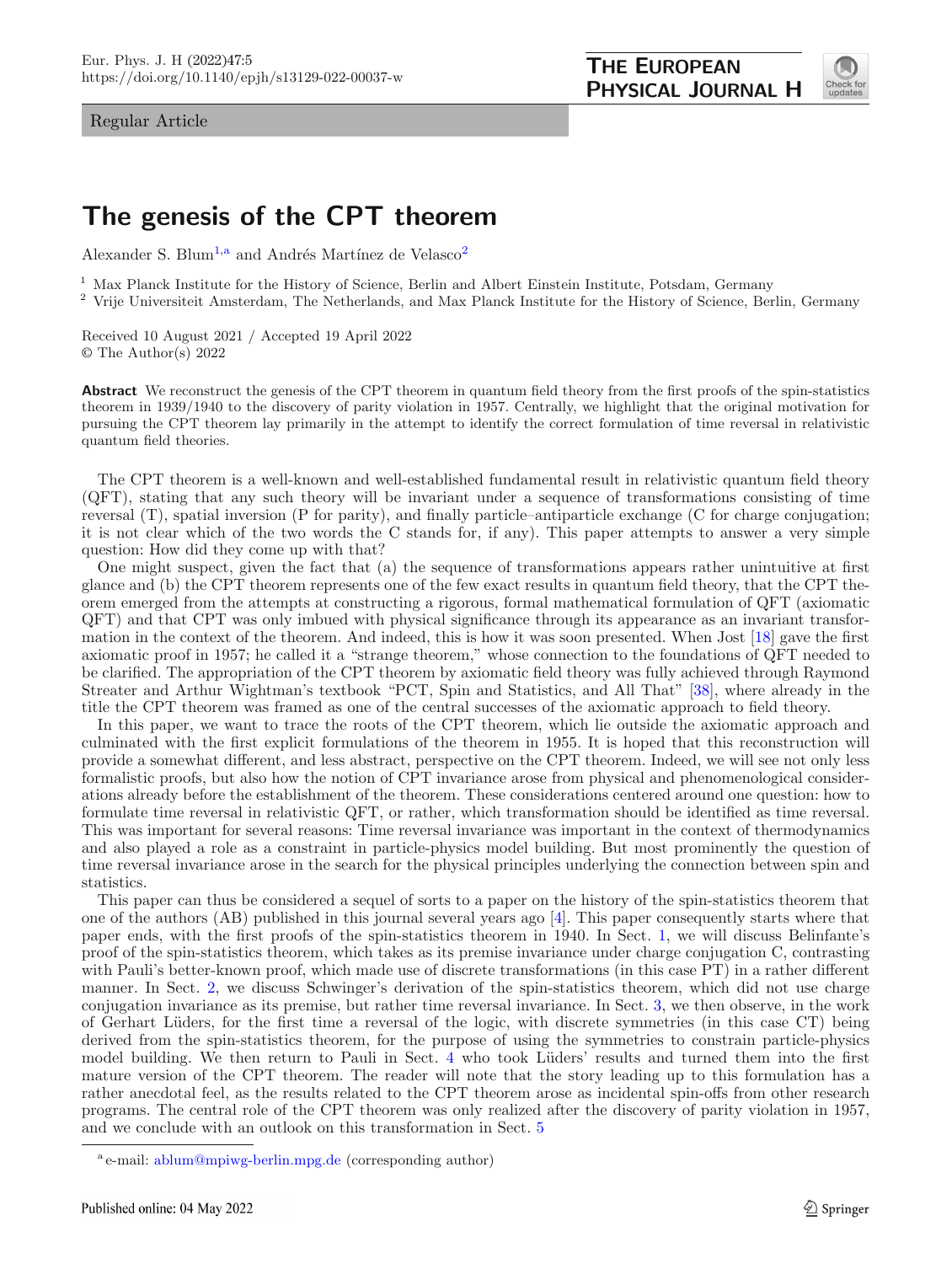## <span id="page-1-0"></span>**1 The first proofs of the spin-statistics theorem**

Concluding a decade-long development [\[4](#page-14-1)], the end of the 1930s saw the first general proofs of the spin-statistics theorem by a handful of physicists: the most famous one by Wolfgang Pauli, a more formalistic proof by his assistant Markus Fierz, and two proofs by PhD students, Fredrik Belinfante at Utrecht University and Jacobus Stephanus de Wet at Princeton [\[10](#page-14-2)]. Of these, the proofs by Pauli and Belinfante are of central importance to our story, because they invoked discrete symmetries related to the CPT theorem. While they have this feature in common, the two proofs were also essentially different in their ambitions, making comparisons between them, which were performed both by the historical actors themselves  $[33]$  $[33]$  and in the secondary literature  $([10]$  $([10]$ , pp. 306–309) rather problematic.

Pauli started his proof [\[31](#page-15-2)] by observing a manifest discrete symmetry of all (non-interacting) classical relativistic field equations. From the existence of this symmetry, he had concluded that there was a general doubling of the solutions of these equations, where in all cases these doubled solutions were physically problematic, either because they had a negative charge-current density (integer spin) or because they had a negative-energy density (half-integer spin). He then presented field quantization as a solution to these anomalies, and the physical principles he invoked in this argument (microcausality, positive-definiteness of the energy) were supposed to derive the commutation relations in their totality (including their singularity structure), not just answer the question whether one should use commutators or anti-commutators.

Belinfante [\[2\]](#page-14-3) in turn had postulated a discrete symmetry for any interacting quantum field theory. From the demand that all observables (in particular the charge-current density) be invariant under this symmetry, he had been able to derive one very specific feature of the field-theoretic commutation relations, namely whether the field operators involved should commute or anti-commute when taken at the same point in space-time. From this, he could deduce whether they should be quantized using commutators or anti-commutators, but the other features of the commutators, in particular their causal properties and singularity structure, were relegated to a more general discussion of the properties of relativistic quantum field theory and did not enter his discussion of the spin-statistics connection.

The discrete symmetry that Pauli had used was the product of P and T. This product itself had not been extensively invoked before, but Pauli considered it the natural relativistic extension of the spatial symmetry P and the temporal symmetry T, both of which had of course a long tradition. Indeed, it seems safe to say that most physicists at the time would have unquestioningly assumed that both were good symmetries of microscopic physics. Their formulation for tensorial quantities was unproblematic, following as it did from the transformation of the basic coordinate four-vector, where P changed the sign of the three spatial components, while T changed the sign of the temporal component. The formulation of P and T for half-integer spin fields had been pioneered by Pauli himself in March 1935, in the context of a lecture series he held at the Institut Henri Poincaré in Paris on the foundations of relativistic quantum theory.<sup>[1](#page-1-1)</sup> He had derived the P and T transformations for Dirac spinors by demanding that the Dirac equation be invariant under these transformations; in particular, this meant demanding that the  $\emptyset$  term transform as a scalar. This in turn meant that under the transformation  $\psi \to \Lambda \psi$ , where  $\Lambda$  is the Dirac matrix representing  $P$  or  $T$ , the Dirac matrices transform as a vector, i.e., that

$$
\Lambda^{-1}\gamma_0\Lambda = -\gamma_0
$$
  
\n
$$
\Lambda^{-1}\gamma_i\Lambda = \gamma_i
$$
\n(1.1)

for T and

$$
\Lambda^{-1}\gamma_0\Lambda = \gamma_0
$$
  
\n
$$
\Lambda^{-1}\gamma_i\Lambda = -\gamma_i
$$
\n(1.2)

for P. From this condition, Pauli obtained  $\Lambda = \gamma_0$  for P and  $\Lambda = \gamma_5 \gamma_0$  for T, up to an undetermined phase, which at the time he had simply set to 1. Racah [\[35\]](#page-15-3) had then demonstrated that in order for complex conjugate spinors to also transform correctly under P and T, a factor of i needs to be included in P. Pauli's PT for Dirac spinors was thus equivalent to the matrix transformation  $i\gamma_5$  and could easily be extended to arbitrary classical half-integer spin fields. It was then a manifest symmetry of the non-interacting relativistic field equations, on which Pauli could build his arguments, as the PT transformation changed the sign of the energy-momentum tensor and thus revealed the presence of negative-energy solutions in the classical field theory. Once the PT transformation had done its work in demonstrating the general presence of such solutions, and thus the necessity of (ultimately fermionic) field quantization, Pauli did not need to invoke it any further. In particular, the persistence of this symmetry in the quantum theory was neither postulated nor proven, as it was irrelevant to Pauli's further argument concerning the exact form of the commutation relations.

<span id="page-1-1"></span><sup>[</sup>Pauli  $[30]$  $[30]$ . On Pauli's visit to Paris, see also  $([17], p. 730)$  $([17], p. 730)$  $([17], p. 730)$ .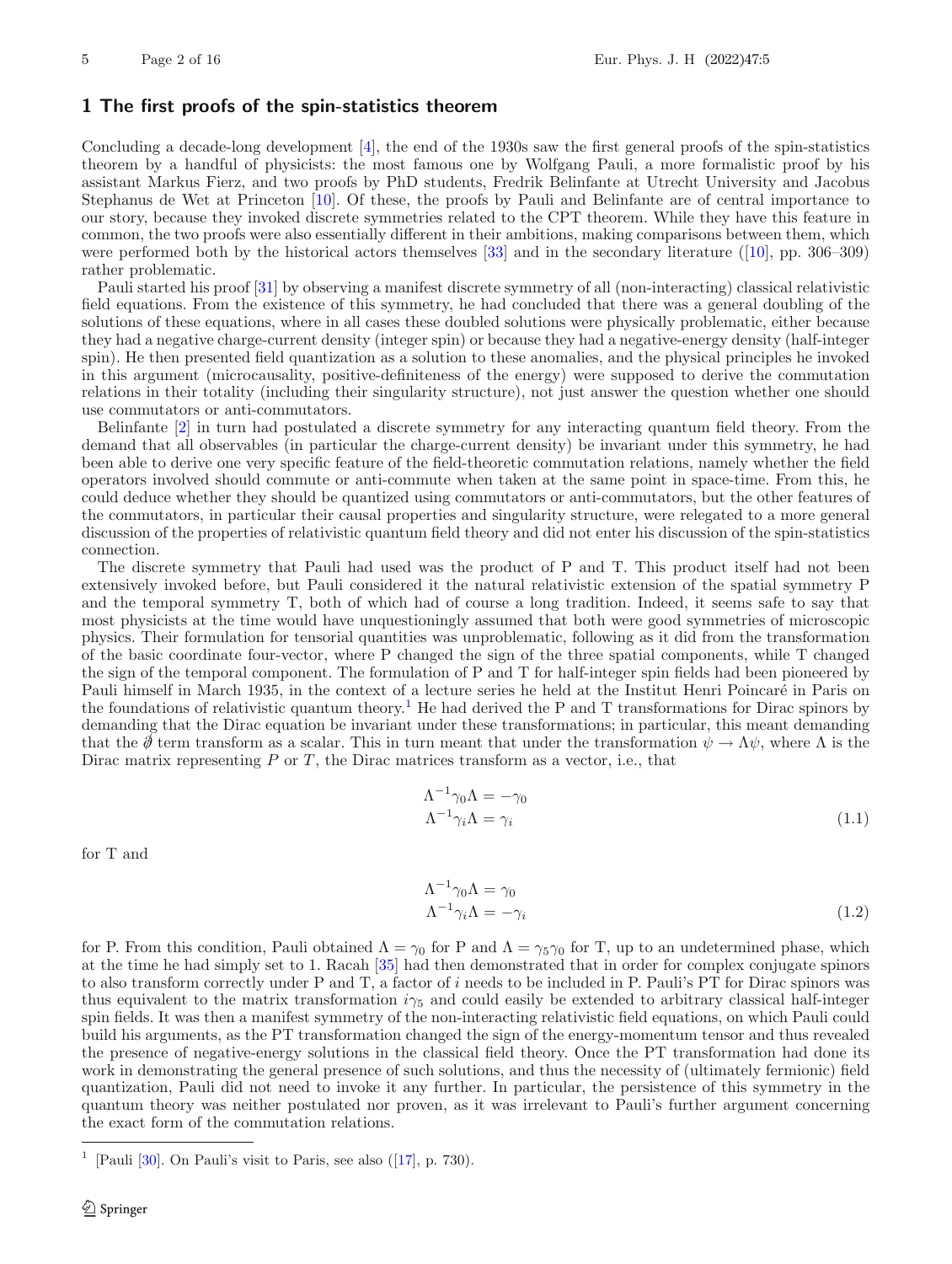The role of discrete symmetries in Belinfante's proof was quite different. For starters, the symmetry he invoked, charge conjugation C, was by no means a well-established symmetry of microscopic physics with a pedigree in classical physics. It had been formulated only in 1937, by Belinfante's supervisor Hans Kramers.<sup>[2](#page-2-0)</sup> Kramers, in turn, had developed the notion of charge conjugation in order to shed light on a paper by Majorana [\[27](#page-15-5)]: Majorana had studied the Dirac equation for an uncharged particle in a basis where the Dirac operator is real; in this basis, the Dirac equation had purely real (and purely imaginary) solutions, as opposed to Dirac's basis, where all solutions are necessarily complex. Majorana could thus impose a reality condition on the Dirac field operator (which is a solution of the Dirac equation), which implied that the operator creating a particle with positive energy  $E$  and some momentum p was identical with the operator annihilating a particle with negative energy  $-E$  and momentum  $-p$ . Since the latter operator was (in hole theory) identified with the creation of a positive-energy antiparticle, this could be read as identifying a particle and its antiparticle; for Majorana, it meant the elimination of the entire concept of antiparticle, since the negative-energy states, which had necessitated the introduction of that concept, could be entirely removed from the theory, at least for neutral particles.

Kramers now aimed to understand how Majorana's reality condition could be extended to an arbitrary basis of the Dirac matrices. To this end, he invented the charge conjugation transformation, which consists of the action of a specific Dirac matrix C (which differs from basis to basis) and the complex conjugation of the spinor. With this transformation, Majorana's condition in an arbitrary basis could be written as

$$
\psi = \psi^C = C\psi^* \tag{1.3}
$$

i.e., the Dirac spinor was to be equal to its charge conjugate. The name charge conjugation derived from the fact that when applied to the Dirac wave function of a charged particle it gave a solution to the Dirac equation for a particle with opposite electric charge. This is ensured by the matrix  $C$  obeying the relation

<span id="page-2-4"></span>
$$
C\gamma_{\mu}^{*} = -\gamma_{\mu}C,\tag{1.4}
$$

since then complex conjugation and left-multiplication with  $C$  transform the Dirac equation into a Dirac equation for  $\psi^C$  with the charge reversed. A matrix with this property had been introduced by Pauli in his already mentioned 1935 Paris lectures, which were the foundational treatise on the  $\gamma$  matrix calculus. He had introduced three matrices A, B, and C which, when commuted with the gamma matrices turned them into their hermitian conjugate, transpose, and complex conjugate, respectively (with some signs depending on conventions for the Minkowski metric).[3](#page-2-1) From the interrelations between these various transformations, Pauli had deduced a further essential property of the matrix  $C$  ([\[30](#page-15-4)], p. 130):

<span id="page-2-5"></span>
$$
CC^* = 1.\tag{1.5}
$$

In order to turn charge conjugation from an operation defined for Dirac spinors into a central element of quantum field theory, Belinfante in his thesis chose to reconstruct relativistic field theory not with vector (Lorentz) indices, nor with Weyl spinor indices, but with Dirac spinor indices. All objects constructed in this manner would then have well-defined transformation properties under charge conjugation (and also parity). Duck and Sudarshan [\[10](#page-14-2)] heavily criticize Belinfante for this idiosyncratic approach, which he named "undor calculus" because not vectors or (Weyl) spinors are used as constitutive elements, but Dirac wave (Latin: *unda*)[4](#page-2-2) functions.[5](#page-2-3) But it did allow him to define for the first time the charge conjugation of a vector.

In Belinfante's formalism, a four-vector  $V_\mu$  arises as part of the reducible "undor of the second rank," which contains in addition a scalar, a pseudoscalar, a pseudovector, and an antisymmetric tensor, i.e., the usual covariant quantities one can construct from two Dirac spinors. The four-vector is  $\overline{\psi}\gamma_\mu\psi$  and under charge conjugation consequently transforms into

$$
V_{\mu}^{C} = \psi^{T} C^{\dagger} \gamma_{0} \gamma_{\mu} C \psi^{*} = \psi^{T} \gamma_{0}^{*} \gamma_{\mu}^{*} \psi^{*} = V_{\mu}^{*}.
$$
\n
$$
(1.6)
$$

<span id="page-2-0"></span> $2$  Kramers [\[19](#page-14-5)]. On Kramers, see [\[9\]](#page-14-6).

<span id="page-2-1"></span> $3$  The notation C for the matrix involved in charge conjugation thus has nothing to do originally with "charge," all the more as Pauli was only dealing with the free Dirac equation in his lectures, without charge or an electromagnetic field. Kramers had not used matrix notation for  $C$  at all (he had only written it as an explicit linear transformation of a Dirac spinor), while Belinfante did not seize the opportunity to have a notation reminiscent of charge conjugation, and, though acknowledging that Pauli had introduced the matrix and denoted it by  $C$  ([\[2\]](#page-14-3), p. 7), instead chose to denote it by  $\mathcal{L}$ . We will be using Pauli's notation, though we are not sure when this notation became generally accepted.

<span id="page-2-3"></span><span id="page-2-2"></span><sup>4</sup> Belinfante was an amateur linguist and Esperanto enthusiast who added an abstract in Esperanto to many of his papers. <sup>5</sup> Physically, this construction was inspired by de Broglie's neutrino theory of light, where vectorial photons are taken to be composed of two (Dirac spinor) neutrinos, as Belinfante remarked in the acknowledgments section of his thesis.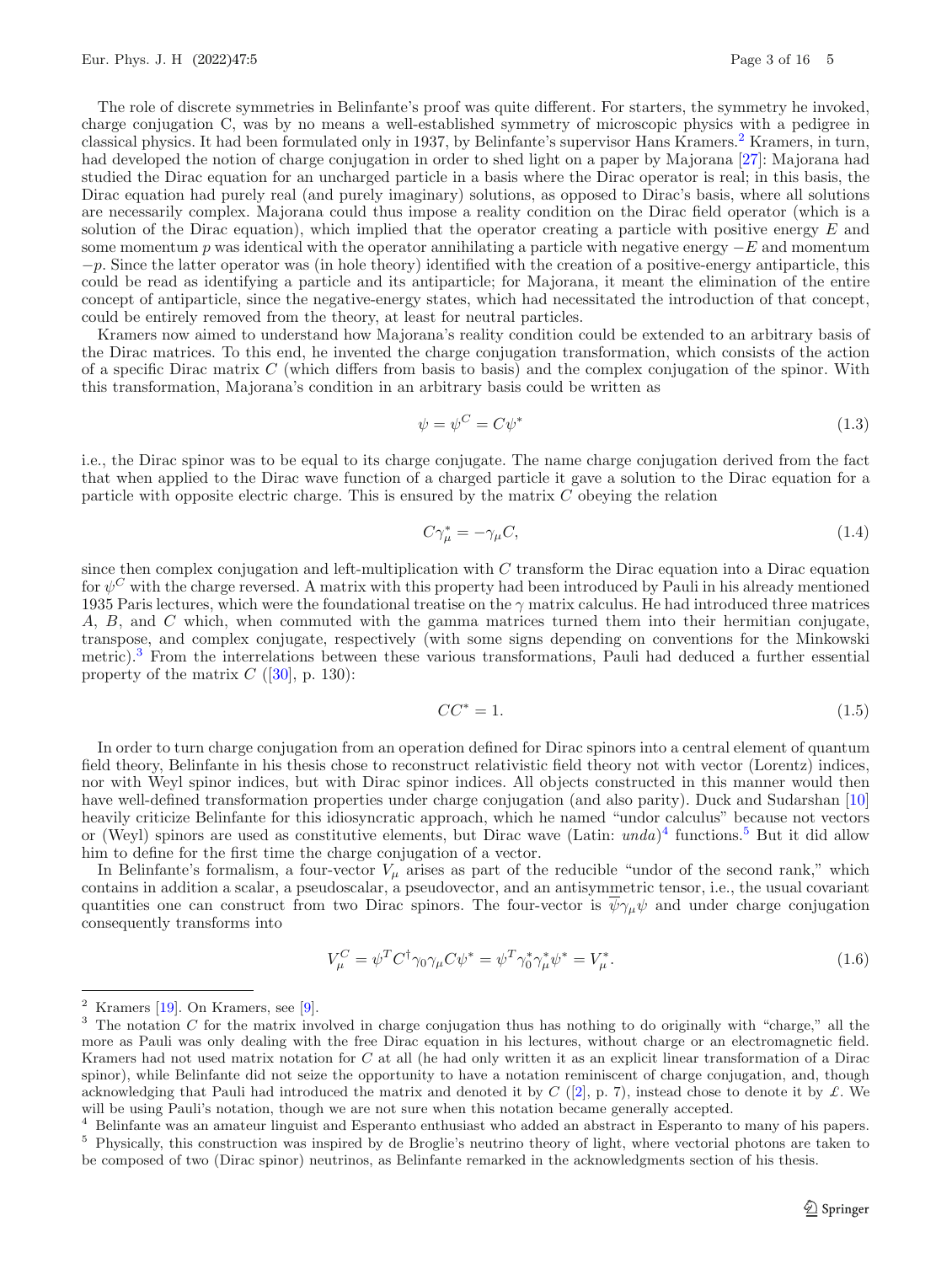In fact, Belinfante obtained the result that for all components of the undor of the second rank (and thus for all bosons), charge conjugation was simply equal to complex conjugation. With charge conjugation now a transformation applicable in all relativistic field theories, Belinfante postulated a novel invariance property for quantum field theory in general: reverse the sign of all charges and replace all fields by their charge conjugate:

By way of hypothesis one might assume that such a symmetry is a *fundamental property of nature*. We shall call this possible property the "*charge-invariance*" of the physical world... ([\[2](#page-14-3)], p. 34)

From this postulate, he could then deduce that field operators at the same space-time point must commute or anti-commute, depending on their spin. Take the interaction of a Dirac spinor field with the (real, i.e., charge conjugation invariant) electromagnetic field, for example,

<span id="page-3-4"></span>
$$
e\overline{\psi}\gamma_{\mu}\psi A^{\mu}.
$$
 (1.7)

Under Belinfante's transformation, this goes into

$$
(-e)\overline{\psi^{C}}\gamma_{\mu}\psi^{C}A^{\mu}.
$$
\n(1.8)

The two expressions are equal only if the  $\psi$  operators anti-commute, for then:

$$
(-e)\overline{\psi^{C}}\gamma_{\mu}\psi^{C}A^{\mu} = (-e)\psi^{T}C^{\dagger}\gamma_{0}\gamma_{\mu}C\psi^{*}A^{\mu}
$$

$$
= e\psi^{\dagger}C^{T}\gamma_{\mu}^{T}\gamma_{0}^{T}C^{*}\psi A^{\mu}.
$$
(1.9)

Using Eqs. [1.4](#page-2-4) and [1.5,](#page-2-5) as well as the standard hermiticity normalization of the Dirac matrices, $6$  the matrix reduces to  $\gamma_0 \gamma_\mu$  as it should.

Pauli agreed with Belinfante's proof in general, but in their joint publication emphasized the superiority of his proof. After all, from his far more plausible premises the entire commutation relations could be deduced; his proof thus required far less of the wider framework of quantum field theory to support it.[7](#page-3-2) But Belinfante had established that the elementary spin-statistics connection could be deduced from the novel demand of charge invariance. It was thus quite striking when, in 1951, Schwinger claimed to be able to deduce the spin-statistics connection from a far better established discrete symmetry, namely time reversal invariance.

# <span id="page-3-0"></span>**2 Schwinger and time reversal in QFT**

In the early 1950s, in the wake of the renormalization of QED, Julian Schwinger presented a total reformulation of quantum field theory, which he presented in a series of papers, beginning with [\[37\]](#page-15-6). Schwinger's reformulation of QFT has some similarities to the later axiomatic program in that it sought to reconstruct QFT from the ground up. As opposed to axiomatic QFT, however, Schwinger's program was not characterized by mathematical rigor or great abstraction; it was rather intended as a systematization (and differential formulation) of Feynman's path integrals,[8](#page-3-3) which had been successful precisely for its computational power in calculating scattering amplitudes.

Feynman's method involved no formal quantization procedure. Pushing this idea further, Schwinger's entire program was built on the idea of eliminating the two-step process of setting up a classical (field) theory and then (canonically) quantizing it. He wanted to replace this process with a coherent framework for field theory that was quantum from the outset. It was thus essential to Schwinger's program to derive the commutation relations within his framework, rather than postulate them. Pauli's two-step approach of proving the spin-statistics theorem, beginning with the shortcomings of the classical theory, was thus out of question for Schwinger, and the proof he

<span id="page-3-1"></span><sup>&</sup>lt;sup>6</sup>  $\gamma_0$  hermitian,  $\gamma_i$  anti-hermitian, which also implies  $C = C^T$ , see ([\[2\]](#page-14-3), p. 9).

<span id="page-3-2"></span><sup>7</sup> We think this is how to read the somewhat contrived counterexamples to Belinfante's proof that Pauli and Belinfante give in their joint paper. They are not meant to be plausible physical theories, but are meant to show how much of the structure of QFT is needed in Belinfante's proof to implicitly rule them out.

<span id="page-3-3"></span><sup>&</sup>lt;sup>8</sup> This is hardly obvious to the reader of Schwinger's paper, as emphasized by Freeman Dyson in a letter to Rudolf Peierls of 23 September 1950 [\[20\]](#page-14-7): "He [Schwinger] translates the Feynman Lagrangian formalism with "integration over histories" into a rigorous and conventional language. [...] You have to search carefully to find how [this] is hidden in the notes. Of course, the name of Feynman is never mentioned. Only I happen to know from other sources (as is also obvious when you see what Schwinger's method actually is) that Schwinger started the whole thing from the idea of making Feynman's method intelligible to himself."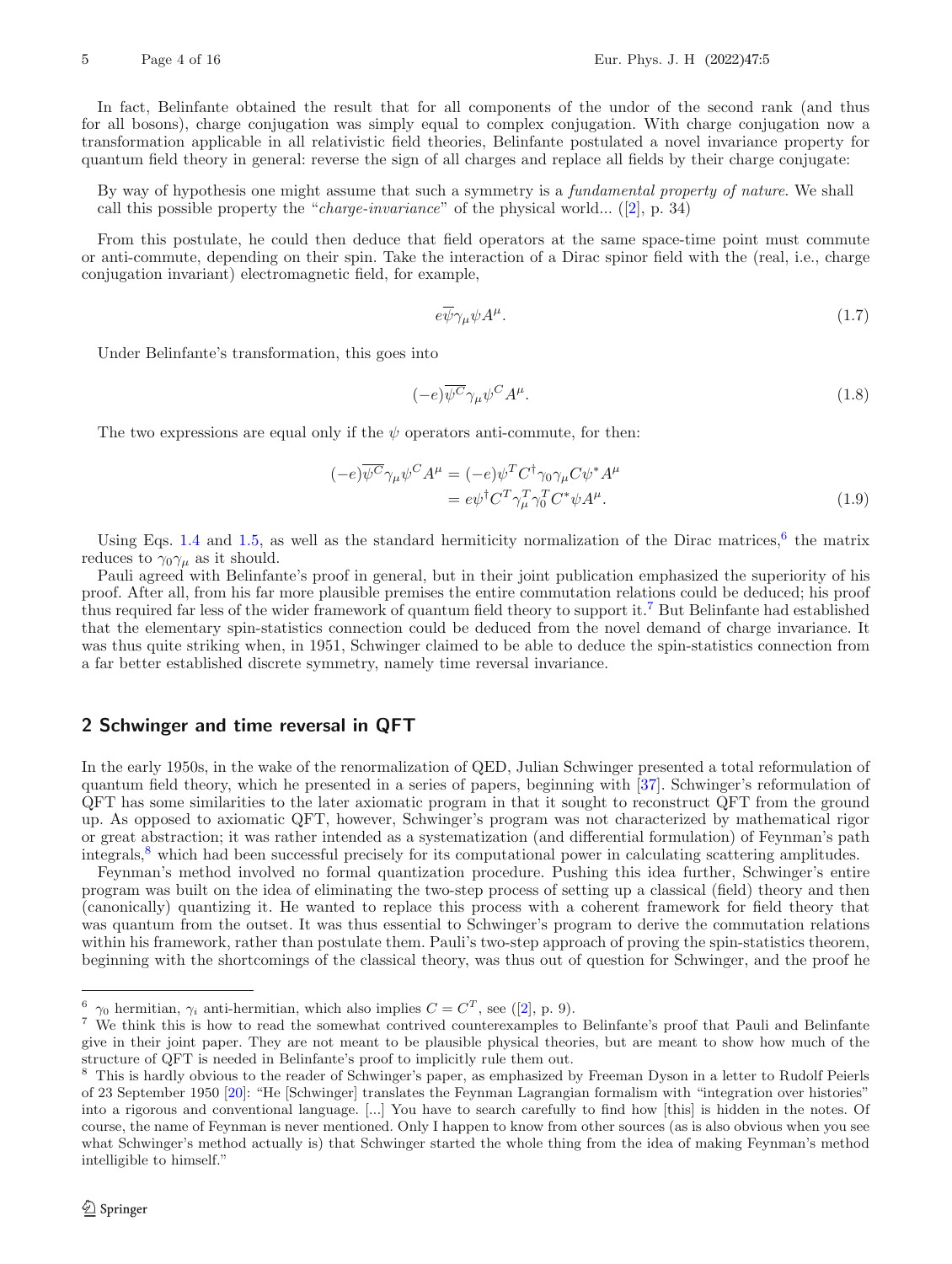ended up giving was far closer to Belinfante's version. However, the invariance property he took as his starting point was not framed as a novel charge invariance, but rather as the established property of time reversal invariance.<sup>[9](#page-4-0)</sup>

Schwinger was the first physicist to investigate how to implement time reversal in a theory that was both quantum—unlike Pauli—and a field theory—unlike Eugene Wigner, who had written a foundational paper on time reversal in non-relativistic quantum mechanics [\[48](#page-15-7)]. Wigner had shown that time reversal in a quantum theory involves more than just the reflection of the time coordinate. This is easily seen by considering the Heisenberg equation of motion for some operator A:

$$
[H, A] = -i\hbar \frac{\partial A}{\partial t}.
$$
\n(2.1)

Under reversal of coordinate time, the right-hand side acquires a minus sign from the time derivative, while the left-hand side does not. There must thus be a more sophisticated time reversal operator  $T$  that introduces an additional minus on either side of the equation. Wigner's solution was to have  $T$  involve complex conjugation. Complex conjugation is a somewhat thorny concept for abstract Hilbert space operators, but it can always be implemented once a certain representation is chosen. The important thing here is that complex conjugation leaves the Hamiltonian invariant (the Hamiltonian is a "real" operator in Wigner's terminology) but changes the sign of the imaginary unit on the right-hand side of the Heisenberg equation of motion. The operator A is assumed to be either real (invariant under T) or imaginary (picking up a minus sign under T); in any case, the change of A under time reflection cancels, as do the signs from flipping t and conjugating the imaginary unit, leaving the equations of motion invariant.

Schwinger pointed out that there was another option, namely that the Hamiltonian change sign under time reversal. This was of course in keeping with Pauli's PT transformation mapping positive-energy solutions of halfintegral field theories into negative-energy solutions. But the problem of negative-energy states was supposed to be solved in the quantum theory, through fermionic quantization and the Dirac Sea, so that Schwinger discarded this option ([\[37\]](#page-15-6), footnote 8). In the quantum theory, the energy of spinor fields should transform just like the energy of tensorial fields. Indeed, it should transform in precise analogy to the transformation of the coordinate vectors: Since the energy density is the time–time (zero–zero) component of the energy-momentum tensor  $T_{\mu\nu}$ , one would expect it not to change sign under a time reversal. Conversely, the charge density, which was the time component of the charge-current vector  $j_{\mu}$ , *should* change sign under time reversal. And this latter demand, though Schwinger did not state it explicitly, actually ruled out Wigner's solution. For consider the time component of the conserved current for a scalar field  $\phi$ :

$$
j_0 = \phi \partial_0 \phi^* - \phi^* \partial_0 \phi. \tag{2.2}
$$

This does not change sign under time coordinate reversal *cum* complex conjugation (the two minus signs cancel), as Schwinger would have wanted it to. He was thus forced to adopt a third solution to the problem of time reversal in quantum theory: Time reversal would flip the order of operators in a product. This would lead to a change of sign for the commutator on the left-hand side of the Heisenberg equation, again making it invariant. Schwinger motivated this change in ordering by considering time reversal as a "transposition" of the operators, a notion that was similarly problematic to complex conjugation for abstract operators, but which Schwinger made more palatable by interpreting it as an operation that mapped the Hilbert Space of states to its dual, i.e., bras to kets (and vice versa). The re-ordering induced by this time reversal transformation led to a shuffling of the Lagrangian, but Schwinger could show that it could be unshuffled and returned to its original form (i.e., could be shown to be invariant under time reversal) if the fields obeyed the correct commutation relations as implied by the spin-statistics theorem.

The proof was analogous to Belinfante's in that the spin-statistics relation had to be invoked in order to undo the re-ordering caused by the transformation (through complex conjugation or transposition). Schwinger's proof purported to be far more general than Belinfante's, for it dealt not just with a specific term in the Lagrangian (interaction of fermionic current with a vector field), but with an arbitrary Lagrangian (an arbitrary Lagrangian invariant under P that is, an assumption that Schwinger did not make explicit). For purposes of comparison, we show how Schwinger's proof worked for the same kind of term considered by Belinfante. The interaction term of Eq. [1.7](#page-3-4) is first time-reversed, giving

$$
e \overline{\gamma_5 \gamma_0 \psi} \gamma_\mu \gamma_5 \gamma_0 \psi A^\mu (-1)^{1+\delta_{\mu 0}} = e \psi^\dagger \gamma_0^\dagger \gamma_5^\dagger \gamma_0 \gamma_\mu \gamma_5 \gamma_0 \psi A^\mu (-1)^{1+\delta_{\mu 0}} = e \psi^\dagger \gamma_\mu \gamma_0 \psi A^\mu (-1)^{1+\delta_{\mu 0}} = -e \psi^\dagger \gamma_0 \gamma_\mu \psi A^\mu
$$
(2.3)

<span id="page-4-0"></span>Note that Feynman himself had given an argument for the spin-statistics connection in his path-integral approach but never established the connection with discrete symmetries [\[10\]](#page-14-2).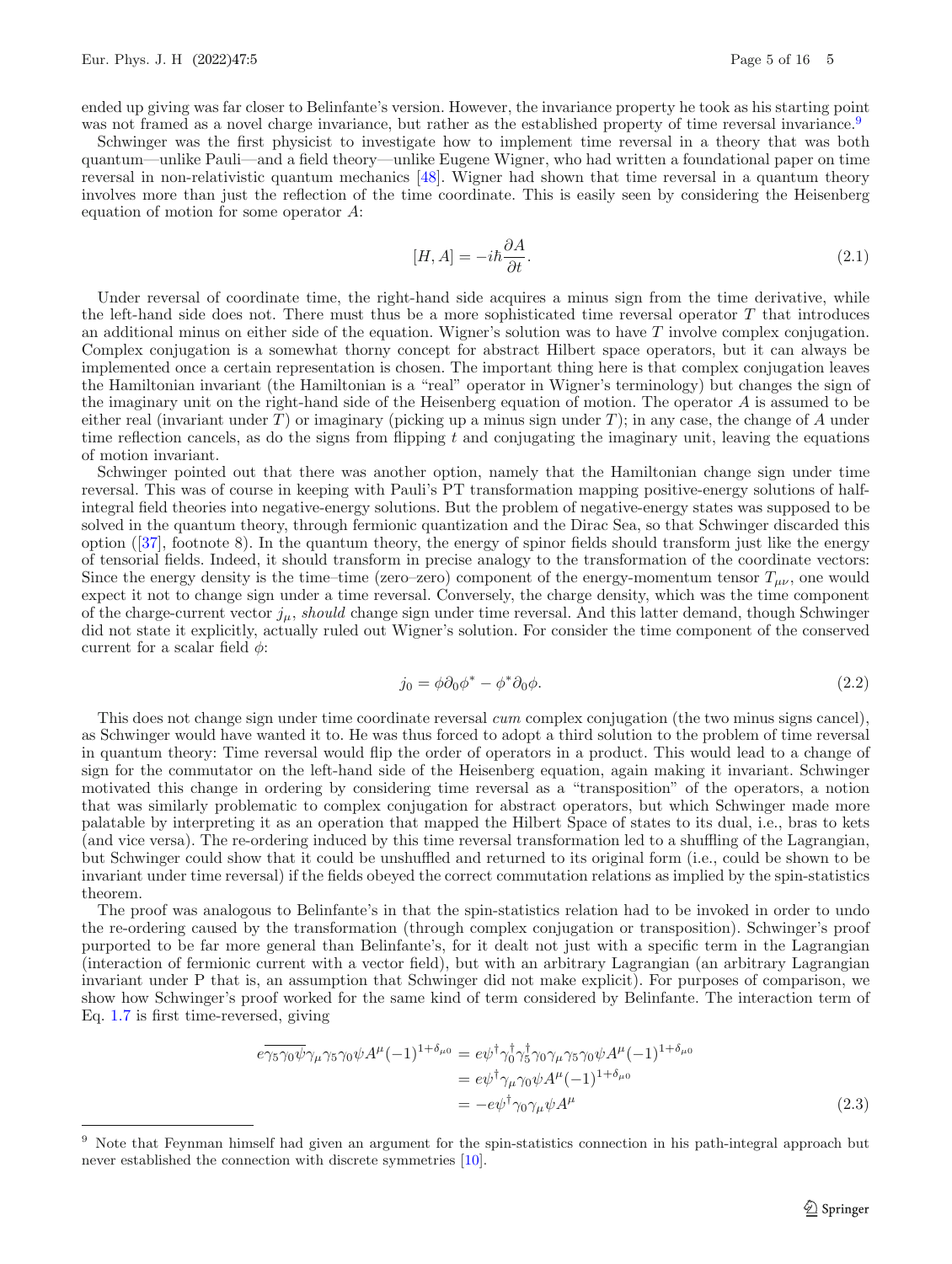using the commutation relations and the usual hermiticity normalization (Note that the electromagnetic potential, as a four-vector, gets a minus sign in its zero component under time reversal.). The final expression is then transposed, and the operators brought back into the correct order by commuting; if the right spin-statistics connection is used (the electromagnetic field of course is taken to commute with the spinors), this gives precisely the additional minus sign needed to make the expression invariant. Schwinger could thus claim to have shown that he had derived the spin-statistics theorem from the time reversal invariance of the quantum theory itself, rather than having to invoke the discrete reflection properties of the classical theory, as Pauli had done.

Unsurprisingly, Schwinger's paper found an interested reader in Pauli, who was interested in this novel demonstration of his theorem. And Pauli was quick to realize that Schwinger's claim to have derived the spin-statistics theorem from time reversal invariance was problematic. For while Schwinger had dismissed a Wigner-type implementation of "time reversal as complex conjugation" for QFT, one could actually construct a perfectly well-defined transformation in this way. This transformation flipped the time coordinate, as it should, but left the charge invariant, in contrast to Schwinger's transformation. There appeared to be two time reversals in QFT, and only one of them (Schwinger's variant, which flipped the charge) led to the spin-statistics theorem. Pauli concluded:<sup>[10](#page-5-0)</sup>

*Physically* the connection between spin and statistics should thus be more closely connected with the transformation of the sign of the charge  $\left[\ldots\right]$  than with time reversibility.<sup>[11](#page-5-1)</sup>

Pauli thus believed that Schwinger had essentially reproduced Belinfante's proof, but had obscured this fact by combining Belinfante's charge reversal with time reversal, calling the combined transformation "time reversal," when in fact it was the reversal of operator order (which ensured the change in sign of the charge) that ensured the spin-statistics connection, not the time reversal itself.

Pauli continued to be interested in the question whether Schwinger's transformation was really a legitimate formulation of time reversal or merely a charge conjugation with time reversal grafted on for argumentative purposes. In 1952, he gave a course on time reversal in quantum theory at the Les Houches Summer School. He began the notes<sup>[12](#page-5-2)</sup> by rejecting the notion of a standalone time reversal in relativistic theories, focusing instead, as already in 1940, solely on the combination PT:

For simplicity we shall consider the transformation in which all four coordinates  $x$  change sign and call it reflexion [sic]. The transformation in which the spatial coordinates change sign is not relevant to time reversal and can be studied otherwise. The transformation in which all four coordinates change signe [sic] requires less writing than the transformation in which  $x_4$  [time] alone changes sign because it commutes with any Lorentz transformation.

He then gave two distinct explicit expressions for such a "reflexion," one that changed the sign of the charge density ("Schwinger transformation") and one that did not ("Wigner transformation"). The latter was explicitly given in the context of QFT for the first time; we will discuss it in more detail later on, when comparing it to Lüders's formulation. These two transformations were presented as essentially equivalent possibilities. In fact, Pauli even allowed for a certain symmetry between the two: The Schwinger transformation was the product of a Wigner transformation and charge conjugation, but the Wigner transformation was also the product of a Schwinger transformation and charge conjugation.

The Les Houches notes are, to our knowledge, the first mention of a CPT transformation: By combining Schwinger's combination of time reversal and charge conjugation with his own predilection for always combining spatial and temporal reflexions, Pauli had constructed a new discrete symmetry transformation, which he called "Schwinger transformation" and which we would now identify as CPT. But he still emphasized that it was specifically charge conjugation that was related to the spin-statistics connection:

Schwinger transformation. It is the product of the Wigner transformation and of the well-known charge conjugation. The last one depends on statistics.

<span id="page-5-0"></span> $10$  Pauli was not the only one to notice that one could construct a time reversal operation without charge conjugation even in QFT and that charge conjugation was the relevant premise in proving the spin-statistics theorem. These points were actually pointed out to Schwinger himself in a (very polite) letter by Chen-Ning Yang, dated 27 April 1951 (Chen Ning Yang Archive, Chinese University of Hong Kong). No reply is extant. Pauli had made similar experiences with Schwinger not replying to (critical) letters two years earlier  $(40)$ , pp. 592–594) and thus had his reasons for not writing to Schwinger and taking matters in his own hands instead. The same result in reaction to Schwinger, that charge conjugation lay at the heart of the spin-statistics connection, not time reversal, was also obtained by the Japanese physicist Watanabe [\[45\]](#page-15-9), who had a longstanding interest in time reversal and its relation to the measurement problem in quantum mechanics.

<span id="page-5-1"></span><sup>11</sup> Letter to Fierz of 12 May 1951 [\[41](#page-15-10)]. *Daher wohl* physikalisch *der Zusammenhang Spin-Statistik mehr mit der Transformation des Ladungsvorzeichens [...] als mit der Zeitreversibilität verknüpft sein dürfte.* Emphasis in the original.<br><sup>12</sup> The notes are reproduced in the original.

<span id="page-5-2"></span>The notes are reproduced in von Meyenn [\[42](#page-15-11)].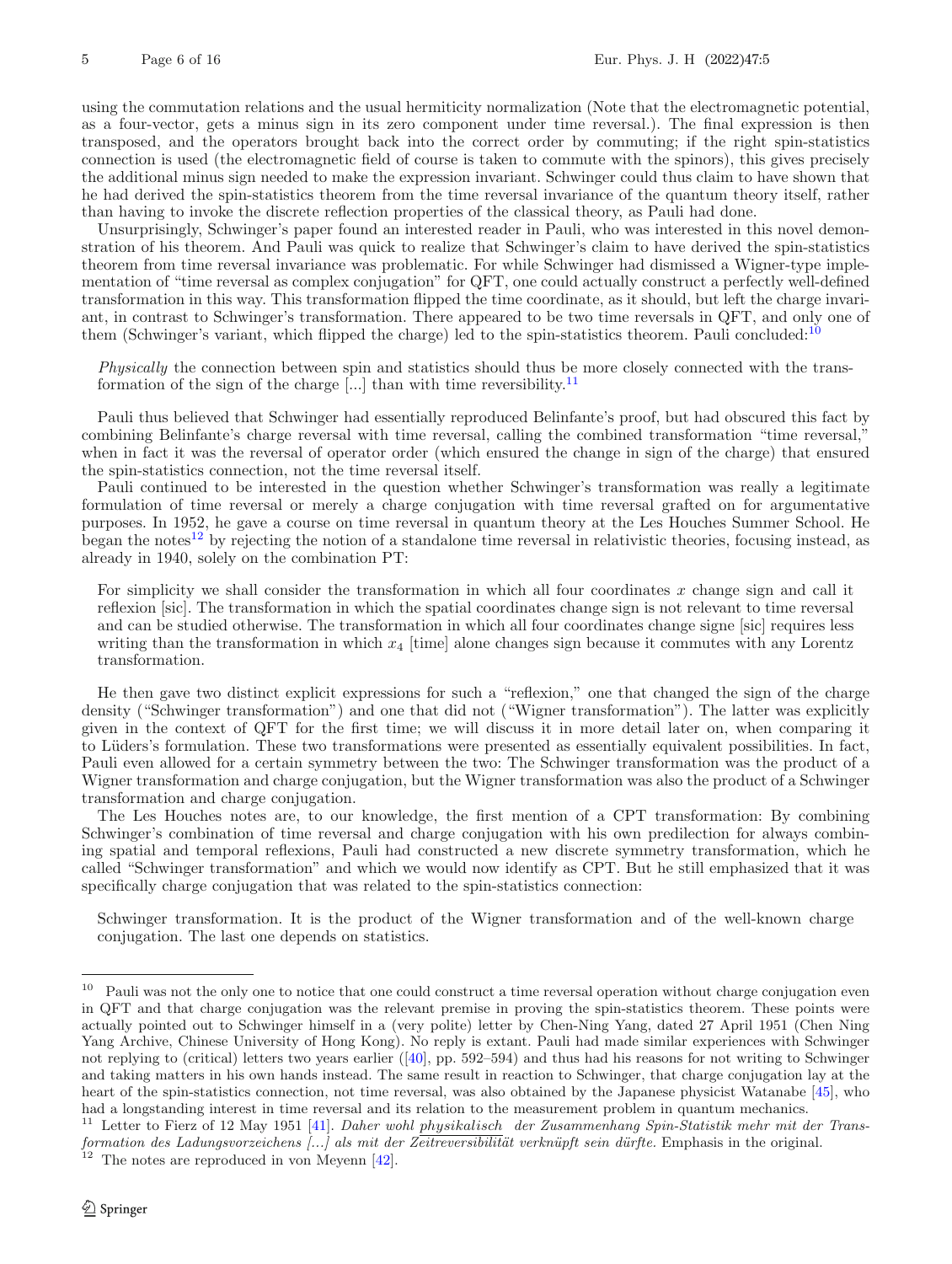The reader should notice the change of emphasis in the last sentence: With a plethora of symmetries to choose from (PT, CPT, C in Pauli's lectures alone), it was now the spin-statistics connection that appeared as the solid foundation, and one needed to invoke it in order to prove that certain symmetries were actually realized. (Pauli also remarked that "[i]t must be emphasized that 'Wigner transformation' holds for all statistics.") The discrete symmetries were now the contested question and were slowly moving from premise to conclusion, a possibility that had been opened up by Schwinger's very general (though not very explicit) proof of the spin-statistics theorem.

### <span id="page-6-0"></span>**3 L¨uders and motion reversal**

A contemporaneous (and independent) attempt of formulating time reversal in QFT came from L¨uders [\[23\]](#page-15-12), a postdoc with Werner Heisenberg in Göttingen. Like Pauli, Lüders had read the work of Schwinger and Watanabe<sup>[13](#page-6-1)</sup> and was interested in the connection between time reversal and the spin-statistics theorem. He was also interested in another nascent debate, in thermodynamics, which we shall sketch in the following. Indeed, Pauli had also shown interest in this debate, so it may well have played a role in his renewed focus on time reversal in QFT as well.[14](#page-6-2)

The debate concerned the principle of detailed balance, the thermodynamic principle that at equilibrium each reaction occurs at the same rate as its inverse. It had first been used by Ludwig Boltzmann in his derivation of the H-theorem [\[15\]](#page-14-8) and had received its quantum implementation in 1916/17, when Albert Einstein based his derivation of Planck's law on the assumption that transition amplitudes for inverse processes were supposed to be equal ([\[11](#page-14-9)[,12](#page-14-10)]). In this form, the principle also figured centrally in quantum derivations of Boltzmann's Htheorem  $(29)$ , Eq. 21) The issue was re-examined when Walter Heitler's damping theory,<sup>[15](#page-6-3)</sup> a proposed modification of quantum field theory introduced in the 1940s in a (pre-renormalization) attempt to remove the divergences, appeared to lead to violations of detailed balance [\[16](#page-14-11)]. But Jim Hamilton and Huan Wu Peng, who had discovered the failure of the principle in damping theory, also pointed out that, in the cases they were considering, reaction balance could be restored by averaging over spins in the initial and field states. Coester [\[8\]](#page-14-12) then showed that this weaker form of detailed balance was a generic result of the time reversal invariance of a quantum field theory, if the time reversal operation flipped the sign of both momenta and spins. This provided further impetus for Lüders to examine the question of time reversal in QFT.

In his paper, Lüders attempted to construct a formulation of time reversal in QFT from a handful of more physical principles. These did not, however, include the commutation relations and thus the spin-statistics connection. Lüders performed his study of time reversal in the Schrödinger representation, an extravagancy he would later apologize to Pauli for.<sup>[16](#page-6-4)</sup> This was, however, deeply connected to his physical reading of time reversal, which Lüders preferred to describe as "motion reversal" (*Bewegungsumkehr* ), since actual time reversal was out of the question due to the time asymmetry involved in quantum measurements, as emphasized by Watanabe. He thus wanted to implement time reversal as a reversal of all motions in the initial conditions, where "motion" in quantum theory meant motion in Hilbert space: Time reversal was thus better understood as flipping the sign of the time derivative of the wave function, rather than flipping the sign of the time coordinate.

Lüders's main goal was then to show that this reversal of abstract motion in Hilbert space implied a reversal of both momenta and spins, as demanded by Coester's theorem. This was indeed the case; what L¨uders had constructed from his rather involved Schrödinger picture setup was a Wigner time reversal in Pauli's sense. But Pauli's and Lüders's transformations, the two first (and mutually independent) formulations of Wigner time reversal in QFT, differed in their specific formulation, beyond the fact that Pauli's transformation also included a space reflection, while Lüders's didn't. Pauli had written his Wigner transformation (for comparability we drop a factor of  $\gamma_0$  in Pauli's transformation, which causes the spatial reflection) as a transformation of the spinors:<sup>1</sup>

$$
\psi(\mathbf{x},t) \to U^{\dagger} \psi^*(\mathbf{x},-t). \tag{3.1}
$$

This was followed, following Schwinger, by a transposition of the entire Lagrangian. Lüders's transformation, on the other hand, involved neither a complex conjugation of the spinor, nor a transposition of the Lagrangian.

<span id="page-6-1"></span> $^{13}\,$  See footnote [10.](#page-5-0)

<span id="page-6-2"></span><sup>&</sup>lt;sup>14</sup> See, e.g., a letter from Pauli to Konrad Bleuler of 7 December 1951 [\[41](#page-15-10)], in which he points out that detailed balance is not a necessary condition for the derivation of the H-theorem.

<span id="page-6-3"></span> $15$  On which, see [\[5\]](#page-14-13).

<span id="page-6-4"></span> $16$  Letter from Lüders to Pauli, 26 April 1954 [\[42\]](#page-15-11): "A complete comparison of our lines of reasoning seems difficult to me, since I used the Schrödinger representation in my reasoning (which is admittedly old-fashioned)..."<br><sup>17</sup> Pauli used the notation O instead of Lüders's *U* Also, it should be noted, that Pauli's formulat

<span id="page-6-5"></span>Pauli used the notation  $\Omega$  instead of Lüders's U. Also, it should be noted, that Pauli's formulation of Wigner T in the Les Houches notes is somewhat confusing, in particular in the very short appendix. It seems, however, unambiguous that it should be interpreted in the way we do here, if we are not to assume that Pauli made a mistake.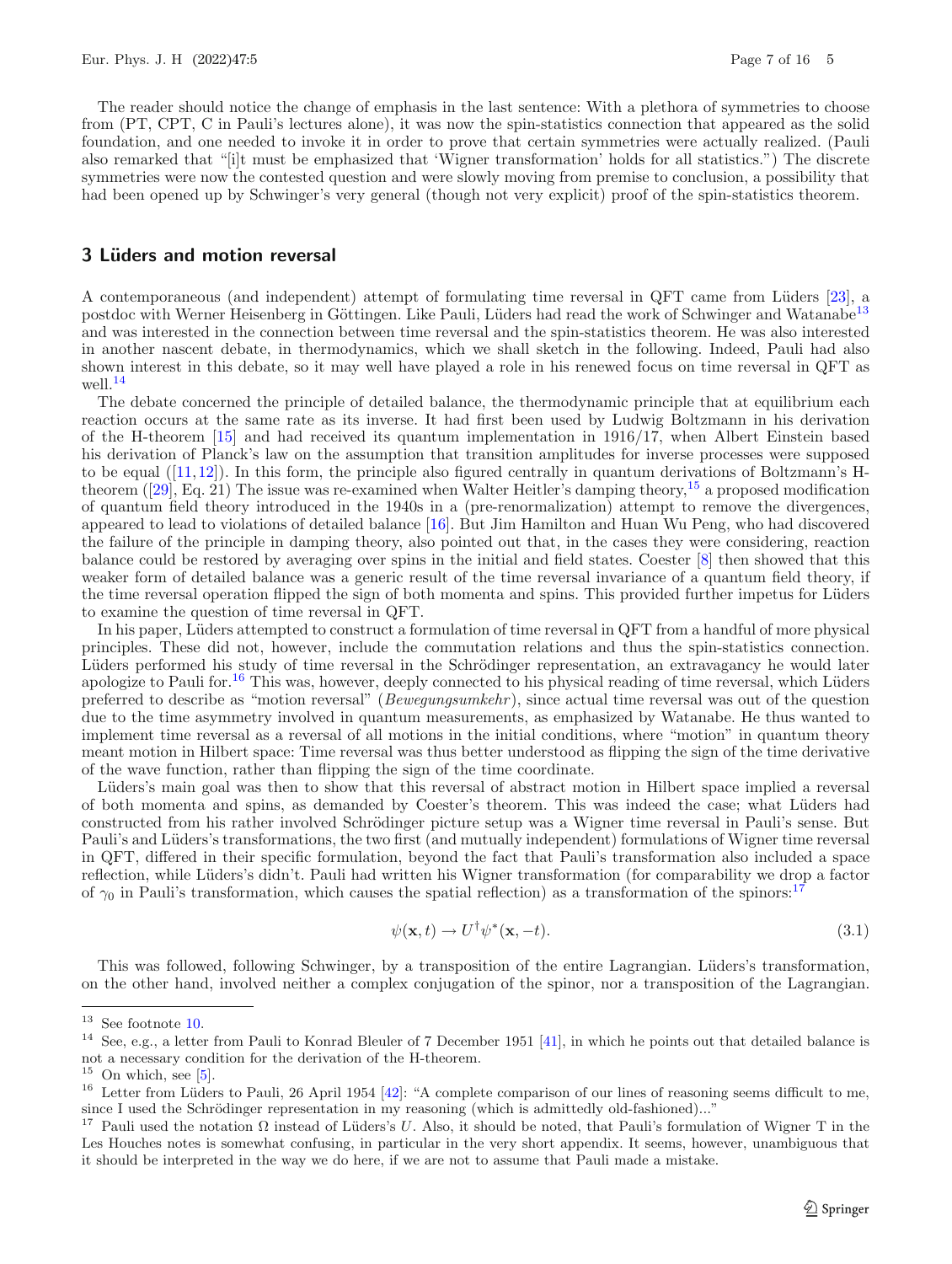Instead, it consisted of a simple unitary transformation of the spinors

<span id="page-7-2"></span>
$$
\psi(\mathbf{x},t) \to U\psi(\mathbf{x},-t) \tag{3.2}
$$

along with a complex conjugation of all numerical factors in the Lagrangian, in particular of the Dirac matrices.

What both transformations had in common was that they could no longer, as Schwinger had, use an explicit expression for  $U$  in terms of Dirac matrices. The reason is that Wigner transformations invoke complex conjugation (be it of the spinors, as in Pauli's case, or of the Dirac matrices, as in Lüders's case), and the behavior of the Dirac matrices under complex conjugation is heavily basis dependent, even after the usual hermiticity normalization is imposed. The matrix U was thus defined only through its commutation relations with the Dirac matrices;<sup>[18](#page-7-0)</sup> in fact it was equivalent to the matrix B that Pauli had introduced already in  $[30]$  $[30]$  (along with the matrix C) as the matrix that transposes the Dirac matrices, according to the relation:

<span id="page-7-3"></span>
$$
U\gamma_{\mu}U^{\dagger} = \gamma_{\mu}^{T}.
$$
\n(3.3)

The equivalence between Pauli's and Lüders's transformation can then be studied by our usual example, the interaction term of QED of Eq. [1.7.](#page-3-4) For a Wigner time reversal (or motion reversal), the spatial components of the four-potential change sign, while the temporal component remains invariant. For an invariant interaction, the fermionic charge-current density vector should show the same behavior, as it does both for the Pauli transformation:

$$
\begin{aligned}\n\left[\overline{U^{\dagger}\psi^{*}}\gamma_{\mu}U^{\dagger}\psi^{*}\right]^{T} &= \left[\psi^{T}U\gamma_{0}\gamma_{\mu}U^{\dagger}\psi^{*}\right]^{T} \\
&= \left[\psi^{T}\gamma_{0}^{T}\gamma_{\mu}^{T}\psi^{*}\right]^{T} \\
&= \psi^{\dagger}\gamma_{\mu}\gamma_{0}\psi \\
&= \psi^{\dagger}\gamma_{0}\gamma_{\mu}\psi(-1)^{1-\delta_{\mu 0}}\n\end{aligned} \tag{3.4}
$$

and for the Lüders transformation (where the asterisk on the square bracket implies Lüders's complex conjugation of only the Dirac matrices, not the field operators, nor, of course, the transformation matrix  $U$ :

$$
\begin{aligned}\n\left[\overline{U\psi}\gamma_{\mu}U\psi\right]^* &= \left[\psi^{\dagger}U^{\dagger}\gamma_{0}\gamma_{\mu}U\psi\right]^* \\
&= \psi^{\dagger}U^{\dagger}\gamma_{0}^*\gamma_{\mu}^*U\psi \\
&= \psi^{\dagger}U^{\dagger}\gamma_{0}^T\gamma_{\mu}^TU\psi(-1)^{1-\delta_{\mu 0}} \\
&= \psi^{\dagger}\gamma_{0}\gamma_{\mu}\psi(-1)^{1-\delta_{\mu 0}}.\n\end{aligned} \tag{3.5}
$$

The essential difference is that for the Pauli case the minus sign appears from the use of the Dirac matrix commutation relations, while for the Lüders case it appears one step earlier, when invoking the hermiticity normalization. The essential difference to the case of Schwinger (TC) and Belinfante (C) is that the invariance under this T transformation does not need to invoke the spin-statistics connection, as Pauli had stressed.

Looking beyond these parallelisms, Lüders went a significant step further than Pauli in the last section of his paper, where he broached a novel question:

The problem arises whether the laws of nature are in fact invariant with respect to motion reversal as formulated here. This invariance would constitute a further (and not trivially understandable) principle in addition to the principle of Lorentz invariance.[19](#page-7-1)

In Wigner's original study of time reversal in quantum mechanics, there had of course been systems that were not invariant, those involving external magnetic fields. But this anomaly disappeared in the fully dynamical theory of QED, which was, as we have seen, invariant under Wigner time reversal, Schwinger time reversal, and charge conjugation. But Lüders now found that there were other Lorentz-invariant QFTs that were not invariant under his Wigner-type time reversal. In particular, Lüders pointed to the following interaction Lagrangian density for

<span id="page-7-1"></span><span id="page-7-0"></span>

<sup>&</sup>lt;sup>18</sup> Of course, *U* is equal to  $\gamma_5\gamma_0$  in both the Dirac and the Weyl bases, at least up to an irrelevant factor of  $-1$ .<br><sup>19</sup> ([\[23\]](#page-15-12), p. 337). *Es ergibt sich das Problem, ob die Naturgesetze tatsächlich invariant sin hier formulierten Sinne. Bei dieser Invarianz w¨urde es sich um ein zum Prinzip der Lorentz-Invarianz hinzukommendes (und nicht trivial verstehbares) Prinzip handeln.*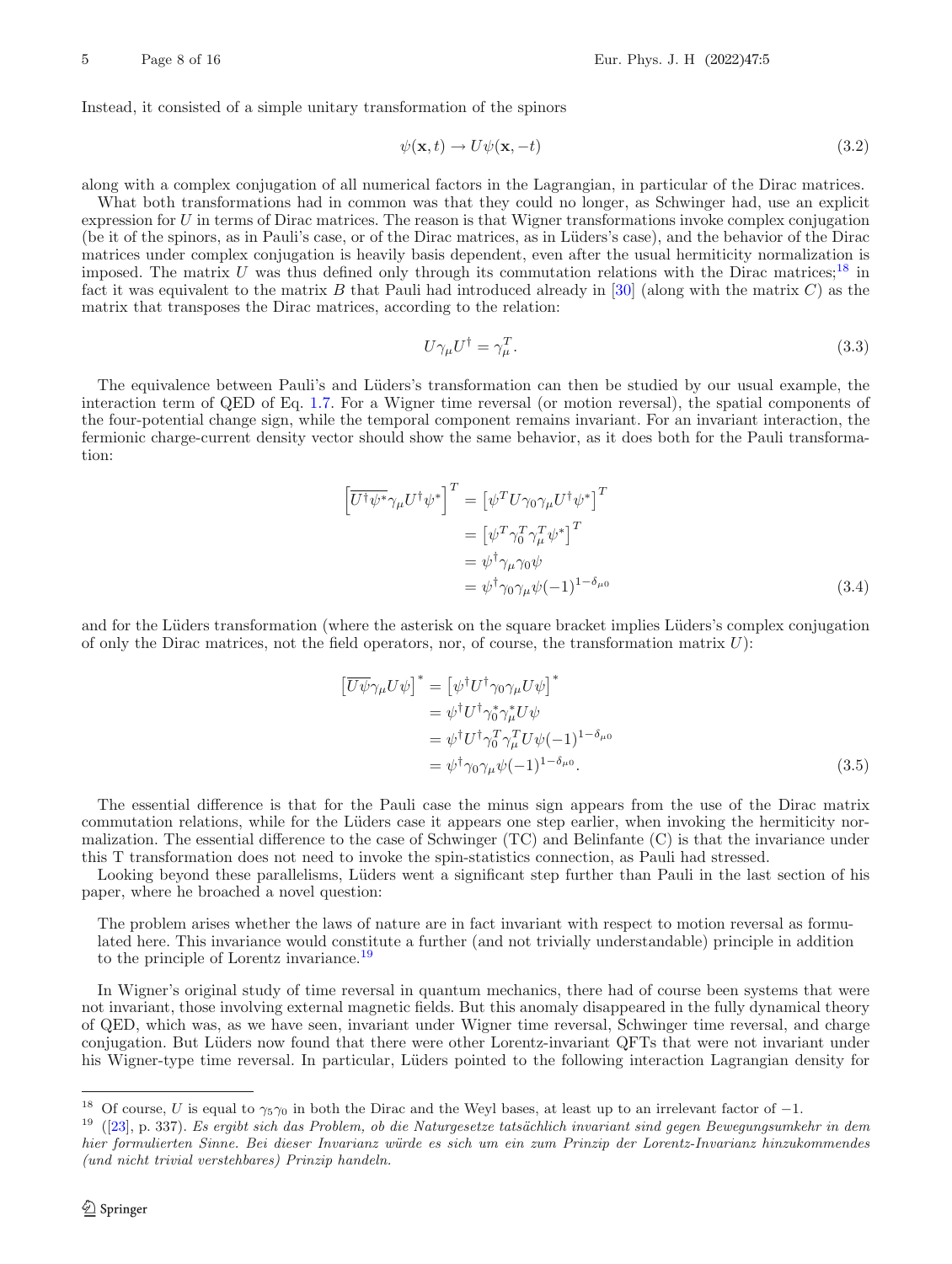the interaction between a spin 1/2 fermion  $\psi$  and a scalar field  $\phi$ 

$$
\mathcal{L} = g\bar{\psi}\psi\phi + g'\bar{\psi}\gamma_{\mu}\psi\partial_{\mu}\phi.
$$
\n(3.6)

Both summands by themselves could be invariant under T by themselves: For the first summand,  $\phi$  has to be even under time reversal; for the second summand, it has to be odd (since the derivative has its timelike component change sign under T, while the spatial components stay invariant, in contrast to the transformation properties of the spinorial current discussed above). If both terms contained the same scalar field, they could thus never be made invariant under T simultaneously. This may seem a rather contrived example. After all, we now know far more interesting and physical QFTs that are not invariant under T. However, these QFTs also violate P, and this was not yet a viable option for Lüders in 1952.

We are indeed now so used to non-invariance under T that it is hard to grasp how radical a thought this must have been for Lüders. He thus included a discussion at the end of his paper why the consequences might not be as catastrophic as they seem at first glance, arguing that the principle of detailed balance might not be as essential to thermodynamic equilibrium as usually assumed. But more important was another argument: Perhaps, there would be no QFTs not invariant under time reversal after all, because such theories were already ruled out by the demand of charge conjugation invariance.

Indeed, in a review article on meson theory, submitted several months earlier (20 December 1951) together with his fellow postdocs at the Heisenberg Institute, Walter Thirring and Reinhard Oehme, Lüders had excluded the very interaction Lagrangian above on the basis of charge conjugation invariance [\[14\]](#page-14-14). Charge conjugation invariance had, since being cautiously proposed by Belinfante more than a decade earlier, established itself as a highly plausible invariance property of fundamental field theories; Lüders, Thirring and Oehme referred to it as "invariance under the exchange of particles and anti-particles" (p. 216). As opposed to time reversal, the mathematical formulation of charge conjugation was rather unambiguous. But with his explicit formulation of time reversal (which was, as we have seen, equivalent to the Wigner-type transformation constructed in parallel by Pauli), Lüders was now able to compare the implications of C and T invariance.

Lüders returned to this question in 1953, during a stay with the CERN theory group in Copenhagen, completing a paper on "the Equivalence of Invariance under Time Reversal and under particle-antiparticle conjugation for relativistic field theories."<sup>[20](#page-8-0)</sup> In investigating this question, Lüders performed another step in inverting premises and conclusions: The invariance properties under the discrete transformations C and T were now the conclusions that Lüders's analysis aimed for, not the premises being used. Specifically, Lüders aimed to show that all relativistic quantum field theories were invariant under TC (i.e., a Schwinger-type time reflection), which would directly explain the equivalence of imposing C and T invariance separately, an idea Lüders actually credited Bruno Zumino for.

Now, general invariance of relativistic field theories under TC transformations was something that Schwinger had already stated in 1951, though he had of course called his TC transformations simply time reversal. But Lüders's proof was substantially more explicit. For one, Lüders expressly pointed out that he was considering only parity-invariant theories, an important step toward CPT. Also, L¨uders explicitly considered the most general possible relativistically invariant Lagrangian, though this also meant limiting himself to spins no greater than 1. In general, however, his proof of invariance under TC was not much different from Schwinger's, which we referred to earlier, giving the example of the interaction term between electrons and photons.

What it gained in explicitness, Lüders's proof lost by being overly convoluted. The reason for this convolution is that Lüders did not like the method, pioneered by Schwinger and endorsed by Pauli, of implementing the anti-unitarity of T by transposing the Lagrangian. Transposition did not go well with his use of the Schrödinger representation, as it implied turning bras into kets; as Lüders put it, Schwinger's formulation of TC (which Lüders called "formal reflection in time") "cannot be applied to state vectors in a simple manner" (p. 12). So while he could demonstrate the invariance of the Lagrangian under Schwinger's TC quite easily, Lüders had to go a step further and prove invariance under his own TC, which arises as the product of his formulation of Wigner time reversal (Eq. [3.2\)](#page-7-2) and charge conjugation. Explicitly, Lüders's TC is thus:<sup>[21](#page-8-1)</sup>

$$
\psi \to U C \psi^* \tag{3.7}
$$

along with the complex conjugation of all c-numbers. In order to make sense of this, L¨uders observed that (up to an arbitrary phase)

$$
C = \gamma_0 \gamma_5 U^{\dagger} \tag{3.8}
$$

by combining the defining equations of C and U (Eqs. [1.4](#page-2-4) and [3.3\)](#page-7-3). He further observed that one could view his TC as the product of Schwinger's TC and a hermitian conjugation: The hermitian conjugation would undo the

<span id="page-8-0"></span><sup>&</sup>lt;sup>20</sup> Lüders [\[24\]](#page-15-14). For biographical information on Lüders, see ([\[42\]](#page-15-11), p. 581–584).

<span id="page-8-1"></span><sup>&</sup>lt;sup>21</sup> Note that in the paper Lüders switched C and  $C^*$  compared to the convention we have adopted in this paper.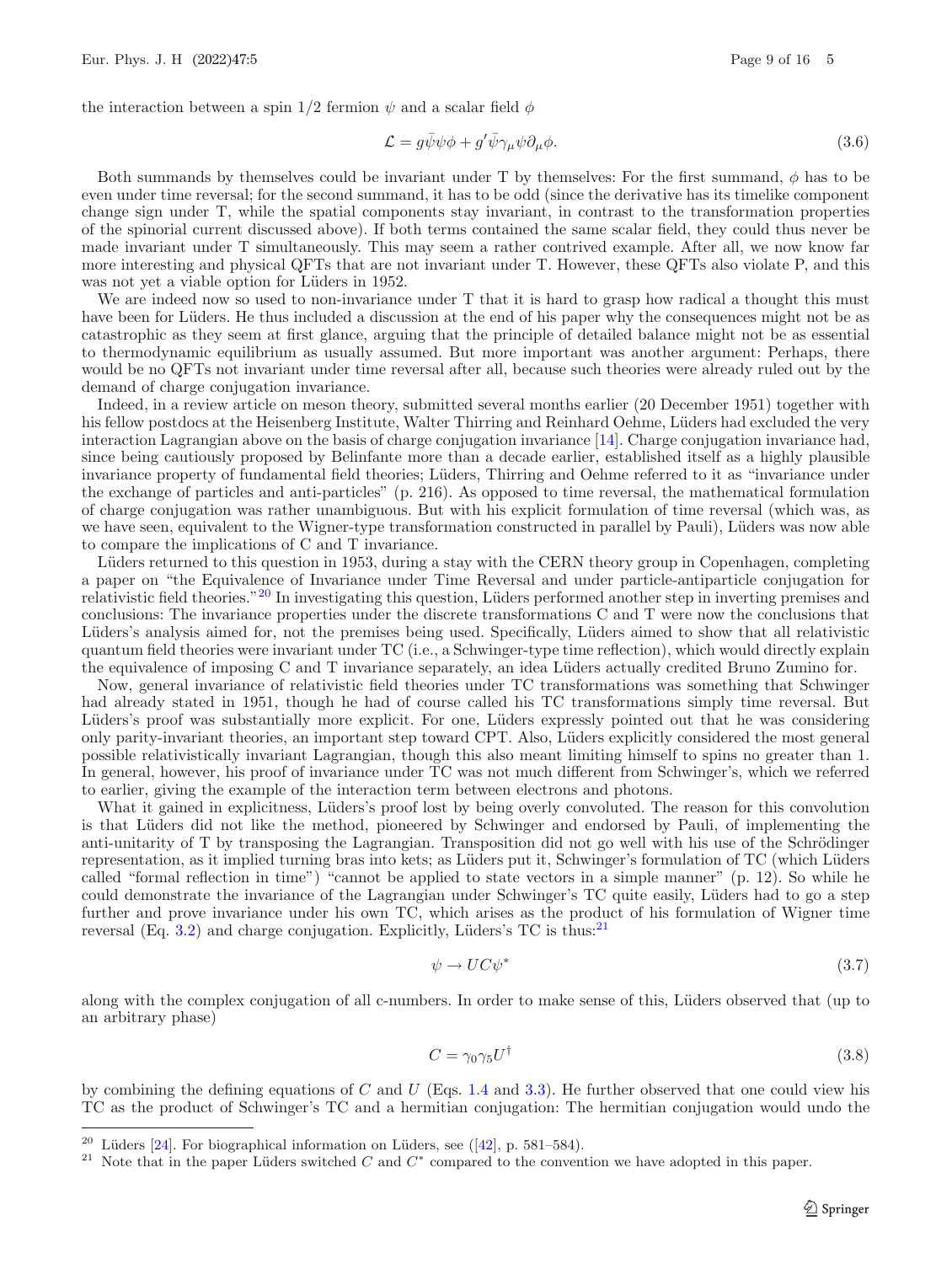transposition in the Schwinger transformation and instead complex conjugate the entire Lagrangian. The resulting transformation would entail a complex conjugation of the c-numbers (as in Lüders's TC) and also introduce complex conjugation of the field operators into Schwinger's transformation of the fields, which then read

$$
\psi \to (\gamma_5 \gamma_0 \psi)^*
$$
  
=  $\gamma_5^T \gamma_0^T \psi^*$   
=  $U \gamma_5 \gamma_0 U^{\dagger} \psi^*$   
=  $-UC\psi^*.$  (3.9)

This also coincided with Lüders's substitution up to an inessential minus sign. Lüders could thus show invariance under his TC by invoking first invariance under Schwinger's TC and then under hermitian conjugation. While this did shed some light on the relation between Pauli's and Lüders's formulations of Wigner transformations, it made for a very unwieldy proof, all the more as hermiticity is somewhat more elusive in the Schrödinger representation. In particular, the role of the correct spin-statistics relation as a key assumption for deriving TC invariance was completely marginalized, compared to the drawn-out discussions of how to factorize TC into a Schwinger transformation and a hermitian conjugation.

In any case, the proof was completed. Lüders had shown that C and T invariance were equivalent for relativistic, parity-invariant QFTs. As Lüders remarked, "[i]t seems to be a matter of taste which of these two postulates is considered the more fundamental one"  $(p. 5)$ . Lüders submitted his paper on 23 October 1953 after having returned to Göttingen from Copenhagen. His next stop was Switzerland, where he joined the experimental CERN group in Geneva, aiding in the calculation of particle trajectories for the new synchrotron [\[25](#page-15-15)]).

# <span id="page-9-0"></span>**4 Pauli and the CPT theorem**

It was only when Lüders returned to Göttingen again that he received a response to his paper on time reversal, a response from Pauli. The letter is not extant; indeed, there may not even have been a letter. All we know from Lüders's response is that Pauli had sent him a copy of the Les Houches notes, and in the copy Pauli had marked the section in which he explained the connection between Wigner time reversal, Schwinger time reversal, and charge conjugation. In this section, Pauli had written that invariance under charge conjugation implied the equivalence of Wigner and Schwinger invariance. Lüders consequently replied (26 April 1954, [\[42\]](#page-15-11)) that he no longer needed to assume charge conjugation invariance, as he had shown in general that relativistic field theories were CT invariant. But Lüders clearly did not invest all that much in clarifying the relation between his and Pauli's work, erroneously identifying Pauli's Wigner transformation with his formal reflection in time (when it is really to be identified with Pauli's Schwinger transformation).

Things might have stayed at that, if Pauli had not needed to write an article for the volume celebrating Niels Bohr's 70th birthday. The volume's editor, Léon Rosenfeld, had hoped that Pauli would write on the history of the exclusion principle. Pauli was not enthused, as he wrote to Heisenberg on 13 May 1954:

We do not have to stick too closely to the article titles given in Rosenfeld's first circular. I am not at all happy with the title suggested to me, "Atomic constitution and the exclusion principle" [...] Do you have an idea for something I could write about newer physics? (I can't think of anything that would be suitable for this *Festschrift*.)[22](#page-9-1)

Perhaps, inspired by the brief exchange with Lüders, Pauli began thinking about publishing his work on time reversal, and on 21 May 1954, he suggested this to Rosenfeld, who, in turn, was not entirely happy with the idea:

As you have seen from my circular (I do not believe for a moment that you have not read it seriously), each contributor has the duty of discussing in his article one aspect of Bohr's scientific interest with which he has been associated. That your share in this scheme should be the exclusion principle is obvious and it would be a great pity if you really would not accept it as no one else could do it as well as you. All you are asked to do is to recall Bohr's reactions to the problems of classification of spectra and so on, and to give a few personal recollections of that period. This need not be long, only a few pages. After that you can develop your ideas in any way you chose on any modern subject connected with the exclusion principle. It seems to

<span id="page-9-1"></span><sup>22</sup> von Meyenn [\[42\]](#page-15-11) *Die in Rosenfelds erstem Zirkular angegebenen Titel der Artikel sind nicht so, dass wir uns allzu eng* daran halten müssen. Der mir vorgeschlagene Titel "Atomic constitution and the exclusion principle" passt mir gar nicht *[...]* Hast du eine Idee darüber was ich über neuere Physik etwa schreiben könnte? (Ich weis nichts, was für diese Festschrift *geeignet w¨are.)*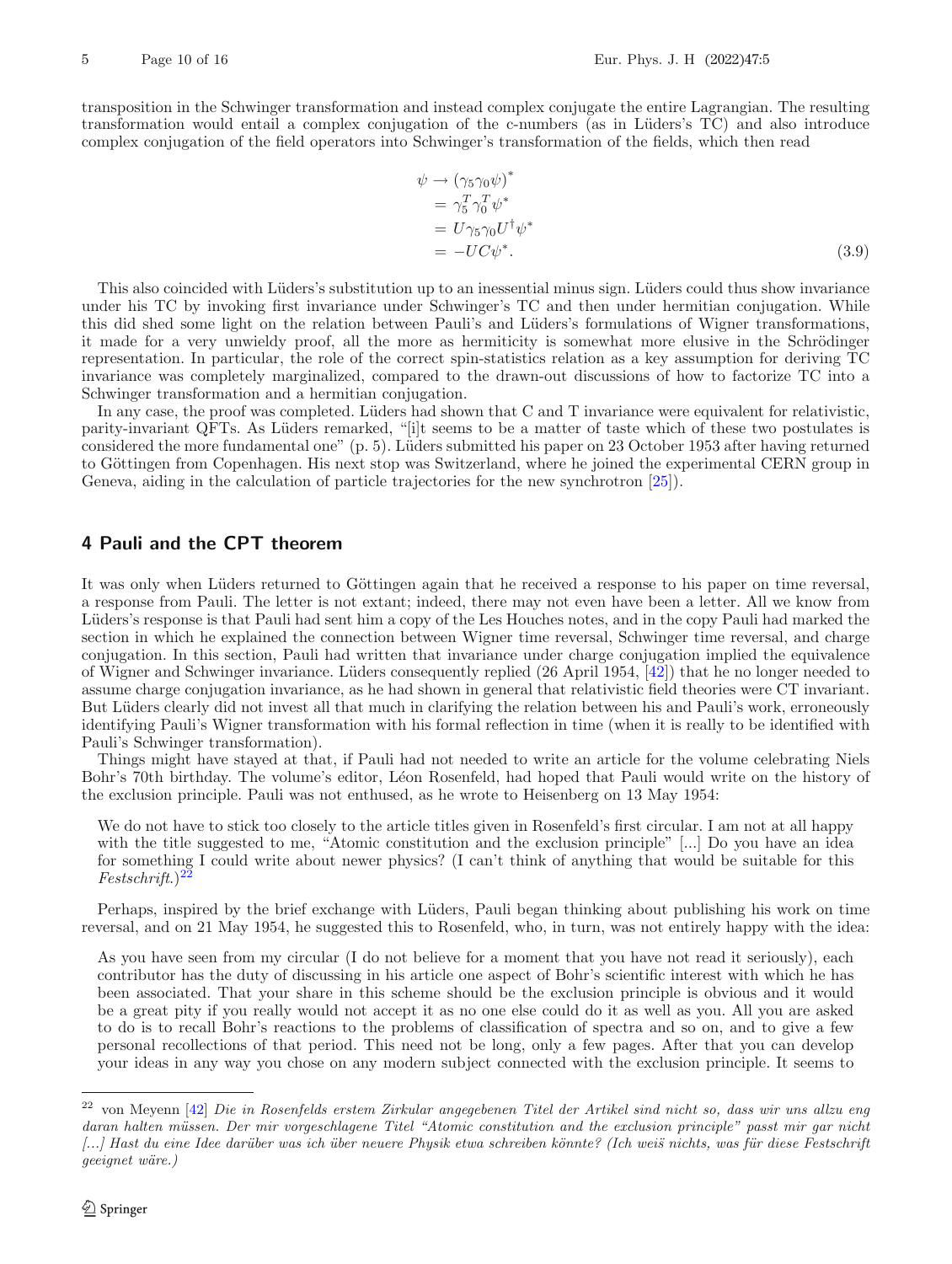me that the topic you mention: Time reversal and charge conjugation, can be reasonably considered as falling within that category. One might think that it would be more naturally linked up with the topic of Dirac's equation, but this one is allotted to [Oskar] Klein, who has already accepted. To sum up, what I would suggest is therefore that you do write, as you wish, on time reversal and charge conjugation, but that you add the above mentioned few pages of historical considerations on the theme of the exclusion principle.<sup>[23](#page-10-0)</sup>

But Pauli would not have it:

It is my suspicion that you ask me to write about Bohr's historical connection with the exclusion principle because you do not know this connection and you are curious to hear it. So I answer with giving you some personal informations about it together with the sincere assertion that I really wonder whether it is a nice thing to excavate a person's errors at his 70th birthday. But an historical article of me *would reveal it relentlessly*! [24](#page-10-1)

This was followed by a long discussion of Bohr's mistaken hypotheses of the early 1920s on the orbital structure of many-electron atoms. The letter concluded:

[W]hy tell all this [sic] old errors again on a 70th birthday? Why not let Bohr's paper of 1922 stay asleep? Why not to look forward? Good old Salvation Army, why not to make the time reversal in a more abstract way?

What do you think now about the theme of my article? Do you still have such a curiosity about old times?

Pauli thus began preparing an article on time reversal and engaged with Lüders's paper more thoroughly, resulting in a long letter on 16 June 1954 [\[42](#page-15-11)]. He had reached the conclusion that Lüders had really hit onto something worthwhile, but brought up some predictable ideas for improvement, in particular the use of PT instead of P (as had been Pauli's practice from the start), and the use of Schwinger's transposition operation, which Pauli had already endorsed in the Les Houches lectures.

Most importantly, Pauli suggested improvements in constructing the most general Lorentz-invariant Lagrangian, a problem that Schwinger (and we with him) had treated only cursorily and which had taken up the bulk of Lüders's cumbersome proof. Pauli was able to treat the possible invariants in a more compact manner by using the van der Waerden spinor notation, which he had already employed in his proof of the spin-statistics theorem. This possibility was another advantage of not demanding parity invariance (which greatly complicates manners by interchanging the fundamental Weyl spinors) from the outset. It also allowed Pauli, as he highlighted, to treat particles with arbitrarily high (though still finite) spin and thus the most general Lorentz-invariant field theories. This generality substantially removed the connection to QED and the notion of charge, conclusively transforming the operation C from a specific transformation that flips the sign of the electric charge into a more general transformation that exchanges particles and anti-particles, a transformation that Pauli habitually referred to as particle-antiparticle conjugation. This transformation always flipped the sign of a generalized charge, namely the number of particles minus the number of anti-particles.

These improvements and re-interpretations were complemented by a deep conceptual insight. Pauli now realized that L¨uders's result "has a very close relation to my old result," the spin-statistics theorem. Very soon, he had settled on a title for the paper that would also satisfy Rosenfeld: "Exclusion principle, Lorentz-group and reflections of space-time and charge" (Letter to Oskar Klein, 1 July 1954). Indeed, Pauli began to view the new results as an extension of his spin-statistics work that now also related to interacting theories, not just free ones, as had been the case for his 1940 result. By October, he had completed the paper as he wrote to Res Jost (6 October 1954):

It has turned into a *sign orgy* of about 30 pages (raising the psychological question: is that *masochism*? [...]) But I also have to say that in the course of this work I have lost a lot of my fear of the signs: the main point, namely the derivation of the "strong reflexion",—as I now call it, abbreviating it by SR ("strong reflexion" is the one where the space-time-coordinates *and* the charge change sign) from the proper-continuous Lorentz group [...] and the quantization of the fermion fields with anti-commutators, the boson fields with commutators—that is now so simple that any child can understand it.[25](#page-10-2)

Pauli had thus now settled on the reading that Lüders's central result had been to derive CPT invariance from Lorentz invariance and the spin-statistics connection. Simplifying Lüders's calculation using Schwinger's

<span id="page-10-0"></span> $23$  Letter of 24 May 1954 [\[42](#page-15-11)].

<span id="page-10-1"></span> $24$  Letter of 31 May 1955 [\[42](#page-15-11)].

<span id="page-10-2"></span><sup>&</sup>lt;sup>25</sup> Letter of 6 October 1954 [\[42\]](#page-15-11). Es ist eine Vorzeichenorgie von etwa 30 Seiten geworden. (Es entsteht dabei die psycholo*gische Frage: ist das* Masochismus*? [...]) Ich muss aber auch sagen, dass die Vorzeichen viel von ihrem Schrecken dabei f¨ur mich eingeb¨u¨st haben: Die Hauptsache, n¨amlich die Herleitung der "starken Reflexion",—wie ich das jetzt nenne und mit SR abk¨urze ("strong reflexion", das ist diejenige, bei der die Raum-Zeit-Koordinaten* und *die Ladung ihr Vorzeichen ¨andern) aus der eigentlich-kontinuierlichen Lorentzgruppe [...] und der Quantisierung der Fermionen-Felder mit Antikommutatoren der Bosonenfelder mit Kommutatoren—die ist jetzt so einfach, dass jedes Kind sie verstehen kann.*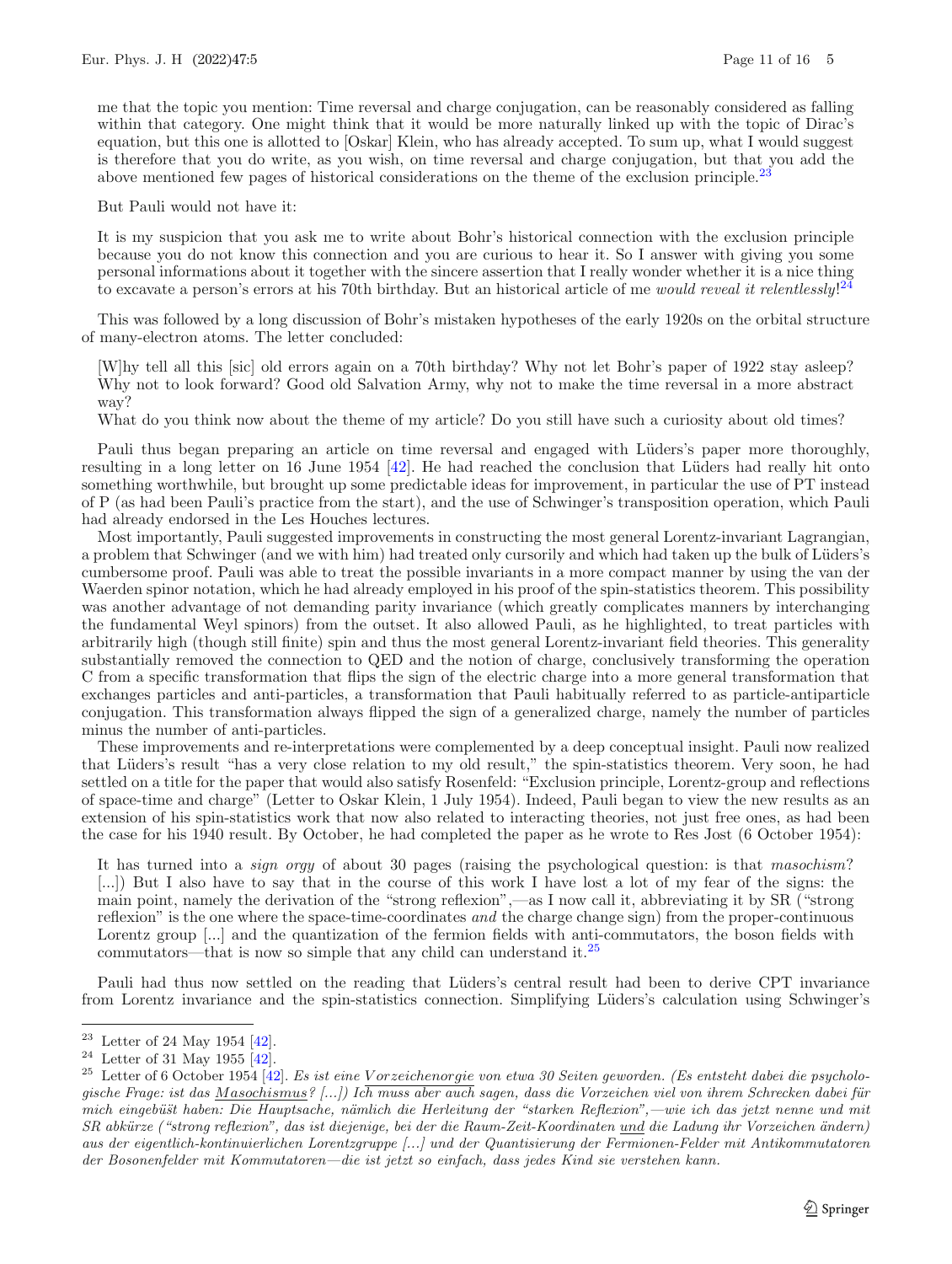transposition convention and the van der Waerden spinor notation, Pauli now found the proof of CPT invariance so transparent (and it is indeed not significantly more complicated than the specific examples given in this paper) that he began to suspect that Schwinger might have already had this result in 1951. This is indeed an open question: Schwinger had been very brief concerning the general class of Lagrangians his result applied to and he had only derived the spin-statistics connection from discrete invariance properties, not vice versa. Pauli thus remained agnostic, as he wrote to Rosenfeld:

Writing down my ideas I feel "His Majesty" = Julian Schwinger should know everything what is in this paper. But he will never tell it, so this will be forever "unobservable."<sup>[26](#page-11-0)</sup>

One way in which Pauli's work definitely went beyond Schwinger (and L¨uders) was by including parity not as a premise, but as part of the invariance property to be proven, establishing CPT as the fundamental symmetry of relativistic QFTs. Schwinger would later recall that he had protested to Pauli:

Actually I protested explicitly to Pauli. [...] When I saw him somewhere. I've forgotten where. [...] Pauli was saying that what I had done there had nothing to do with Luders and all that. [...] I pointed out that it's just running the argument backwards. [...] I couldn't persuade him. I remember though pointing to [...] a simple example of it in one of the papers, Theory of Quantized Fields four or five, wherever it talks about spin a half, indicating that in fact I had already made use of the combination of those transformations and that was also a natural thing to do and this was certainly pre-Luders and so forth. Then I also felt very much that I'd been gypped on that. That TCP was my old theorem stood on its head.<sup>[27](#page-11-1)</sup>

Schwinger was referring to a number of passages in later installments of his "The Theory of Quantized Fields" papers (as listed in a letter from Viktor Weisskopf to Pauli, 21 March 1955 [\[43\]](#page-15-16)). But these passages either refer to Schwinger's CT transformation or, where they conceivably make reference to CPT, this transformation appears in a very different context, having in particular nothing to do with field commutation relations. Schwinger's complaint thus seems to have been somewhat overstated, though he unquestionably played an important role in the genesis of the CPT theorem, as our historical reconstruction has hopefully made clear. Pauli himself was eventually convinced that Schwinger had already known the CPT theorem by 1953/54, even if he had not made it explicit in his publications (Pauli to Fierz, Letter of 24 January 1957).

As we are now speaking of priority issues, we need to also mention a further proof of a CPT-like theorem at around the same time, by Bell [\[3](#page-14-15)].<sup>[28](#page-11-2)</sup> Bell's proof (submitted 12 April 1955) definitely postdates Lüders's, and probably also Pauli's, and Bell himself certainly made no priority claims. Bell's proof also does not add any substantially new aspects, though the presentation is more transparent, especially for the contemporary reader. In the introduction to his proof, Bell states that his result "differs from his [Lüders's] mainly in stressing the simple classical analogue [...] working mostly in the Heisenberg rather than the interaction representation" [\[3](#page-14-15)]. Indeed, we have followed this choice of Bell's in our presentation of the equations in this paper.

That is not to say that there might not be a fascinating parallel story concerning how Bell arrived at the theorem. But we have not been able to reconstruct it, due to the archival situation: Bell's papers were in the possession of his widow Mary, but their current whereabouts are unknown.[29](#page-11-3) There is, however, one aspect of Bell's work, that we can and should briefly discuss. Many years after Bell's proof, Bell's thesis advisor, Rudolph Peierls, recalled—commemorating Bell after his death in 1990—how Bell had come to work on the topic:

At the time we heard of experiments which seemed to reveal evidence for a negatively charged particle which was stable, but with a mass less than that of the proton. The experimenters asked us whether this could possibly be the anti-proton. This seemed unlikely, but could it be firmly ruled out? Everybody expected particle and antiparticle to have the same mass, but was this strictly necessary?

This was a problem after his [Bell's] heart. He did not like to take commonly held views for granted, but tended to ask "How do you know?". In due course he came up with the "CPT theorem", that the results of any field theory must remain unchanged if one reverses the sign of space coordinates and of time, and interchanges particles and anti-particles. (He said cautiously, "in any theory of the present form", but nobody has yet given an example of a sensible theory in which the theorem would not hold). The theorem ensures, in particular, that any particle and antiparticle must have the same mass. Any evidence contradicting the

<span id="page-11-0"></span> $26$  Letter of 28 September 1954 [\[42\]](#page-15-11).

<span id="page-11-1"></span> $^{27}$  Interview with Julian Schwinger by Jagdish Mehra. Jagdish Mehra Collection, University of Houston Libraries. Box 104, Folder 22, p. 371–372.)

<span id="page-11-2"></span> $28$  On Bell, see [\[46\]](#page-15-17).

<span id="page-11-3"></span><sup>&</sup>lt;sup>29</sup> There is a small collection of Bell's papers at the CERN archive in Geneva, which appears to be what was in his office at the time of his death. This collection contains a folder enticingly entitled "Working file : PCT Symmetry—space inversion (P), charge conjugation (C), and time reversal (T)," which, however, contains no documents older than 1965. We would like to thank Anita Hollier and Jens Vigen for their help with the Bell papers.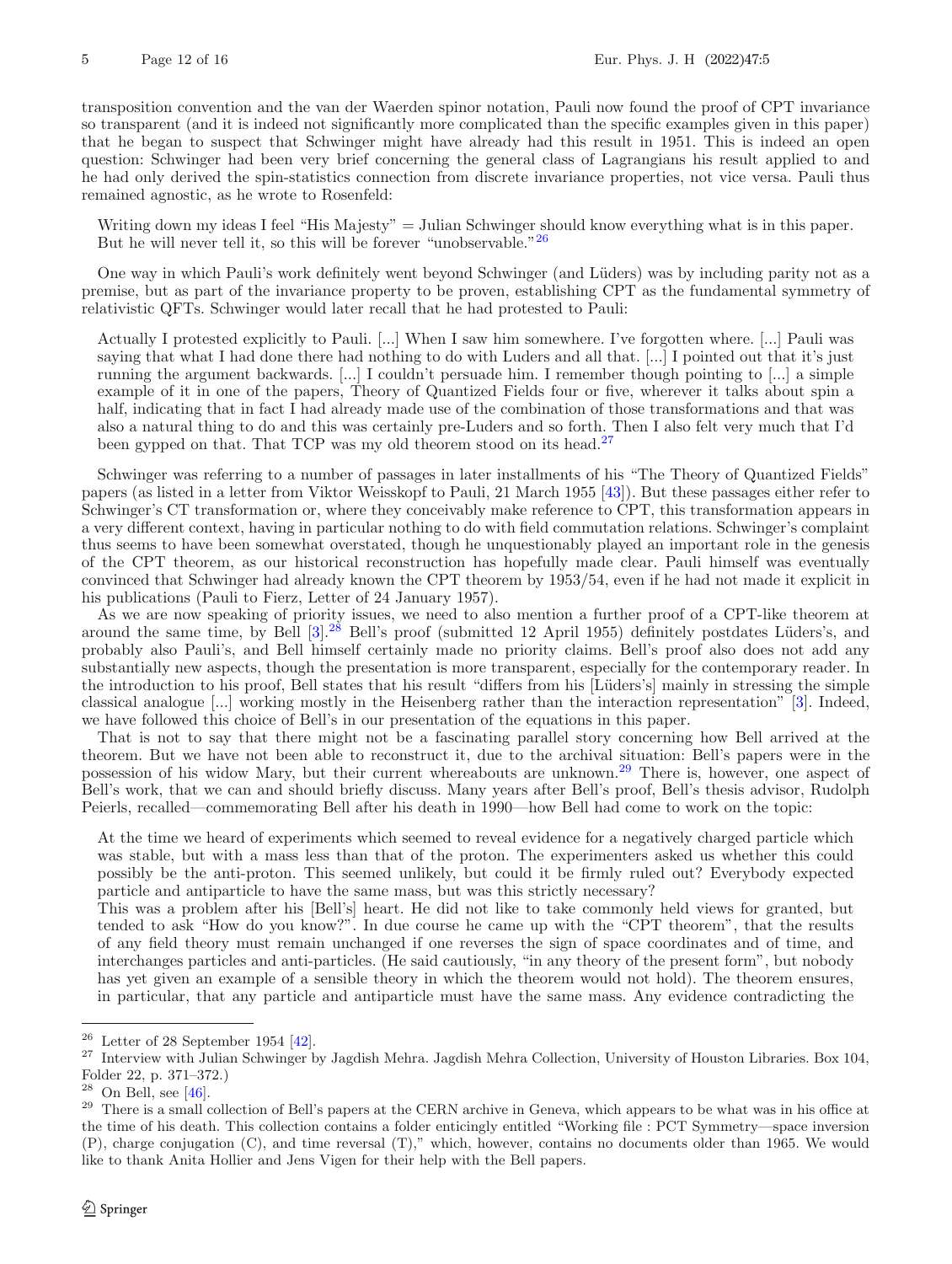theorem would be very hard to reconcile with our present basic physics; so far, no such evidence has been found. Indeed, the experiment which had raised the question was not confirmed. The proof of the theorem formed the basis of John's Ph.D. thesis...[\[34\]](#page-15-18)

Equal masses for particles and anti-particles is nowadays frequently cited as the main implication of the CPT theorem. Unfortunately, however, we have been unable to find any contemporary evidence for Peierls's recollections: We have been unable to find references to the experiment mentioned, not even in Peierls's correspondence, and no mention is made of mass equality in Bell's paper/thesis. So what then were viewed as the implications of the CPT theorem in 1954/1955?

The clearest vision for the significance of the CPT theorem, though also without reference to particle-antiparticle mass equality, was given by Pauli.[30](#page-12-1) In Schwinger's work, and before, elements of the CPT theorem had shown up in the context of proving the spin-statistics theorem. It was Lüders who had first inverted this logic. His aim had been to provide a general proof that imposing charge conjugation invariance on a QFT was equivalent to imposing time reversal invariance. This was a theorem to be used for efficient model building in the context of nuclear interactions. The puzzle that Pauli believed to have solved was one that he had already addressed in his Les Houches lectures, namely how to think about the two formulations of time reversal in QFT that were on the market, namely Wigner transformations (PT) and Schwinger transformations (CPT). This was a question that had also been brought up by others, e.g., by [\[39](#page-15-19)].<sup>[31](#page-12-2)</sup> For Pauli, the CPT theorem now provided these two transformations with distinct roles, as outlined in a letter to Weisskopf of 12 October 1954. CPT was an automatic result of Lorentz invariance and spin-statistics, one got it "for free" (*geschenkt*). PT, on the other hand, was not automatic. Demanding invariance under PT (or equivalently under C) could give restrictions on possible interactions (as Lüders's had done). PT was also the form of time reversal that was relevant to thermodynamics, i.e., for detailed balance. The CPT theorem thus established the role(s) of time reversal in relativistic quantum field theory.

# <span id="page-12-0"></span>**5 Outlook and conclusions**

The story might end here, and for the purposes of this paper, it more or less does. But we would be amiss to not at least mention the spectacularly new significance that the CPT theorem obtained just a few years later with the experimental discovery of parity violation. After all, it was with these developments that the CPT theorem obtained the standing that made it attractive to mathematical physicists and ultimately also to historians such as the authors of this paper.

In 1949, British physicist C. F. Powell observed two new cosmic ray particles, the  $\tau$  and the  $\theta$  mesons, with the same mass and lifetime, differing only in their mode of decay. This raised the question of whether the  $\tau$  and the  $\theta$  were the same or different particles, with the former proposition implying parity non-conservation in the weak interaction responsible for their decay. Powell's discovery prompted theorists T.D. Lee and C.N. Yang to consider the bearing that experiments involving the weak interaction had on this question. In 1956 they published their results, concluding that existing experimental data confirmed parity conservation in strong and electromagnetic interactions, but was inconclusive regarding the weak interaction. They proposed several experiments to determine whether parity was violated in the weak interaction, one of which would be taken up by C.S. Wu at Columbia University, and her collaborators from the National Bureau of Standards, in the same year.<sup>[32](#page-12-3)</sup>

The experiment consisted in probing the angular distribution of electrons resulting from the beta decay of polarized Co<sup>60</sup> nuclei. By measuring the emission rate of electrons with momentum parallel and antiparallel to the nuclear spin, it could be determined whether weak interactions "differentiate the right from the left," as Lee and Yang ([\[22\]](#page-15-20), p. 54) put it. The experimental setup consisted essentially of a cobalt sample cooled to very low temperatures to allow for a high degree of polarization along an applied magnetic field direction, coupled with a system to count beta particle (electron) emission along a given direction, and scintillators to determine the anisotropy of the gamma ray emission associated with this beta decay. The gamma ray anisotropy served as a measure of the degree of polarization of the radioactive sample. By flipping the direction of the polarizing magnetic field and comparing the electron emission rates along the two directions, Wu and her NBS collaborators observed a significant anisotropy in the emitted electron momentum, with emission antiparallel to the nuclear spin being favored. These results proved that parity is not conserved in the weak interaction and prompted additional experimental work to confirm their findings. The confirmation came swiftly, from Wu's Columbia colleague Leon Lederman and collaborators who validated her findings with an experiment studying the magnetic moment of free

<span id="page-12-1"></span> $^{30}$  Pauli's finished article is  $\left[ 32\right] .$ 

<span id="page-12-2"></span><sup>&</sup>lt;sup>31</sup> Quite curiously and amusingly, they had referred to Pauli's "Schwinger transformation" as "Pauli transformation," since the transformation of the spinors (with the matrix  $\gamma_5\gamma_0$ ) was the time reversal originally introduced by Pauli for the unquantized field equations in [\[30](#page-15-4)], to which Schwinger had then added the transposition operation in QFT.

<span id="page-12-3"></span> $32$  For the history of the discovery of parity non-conservation, see ([\[7](#page-14-16)], Sect. VII).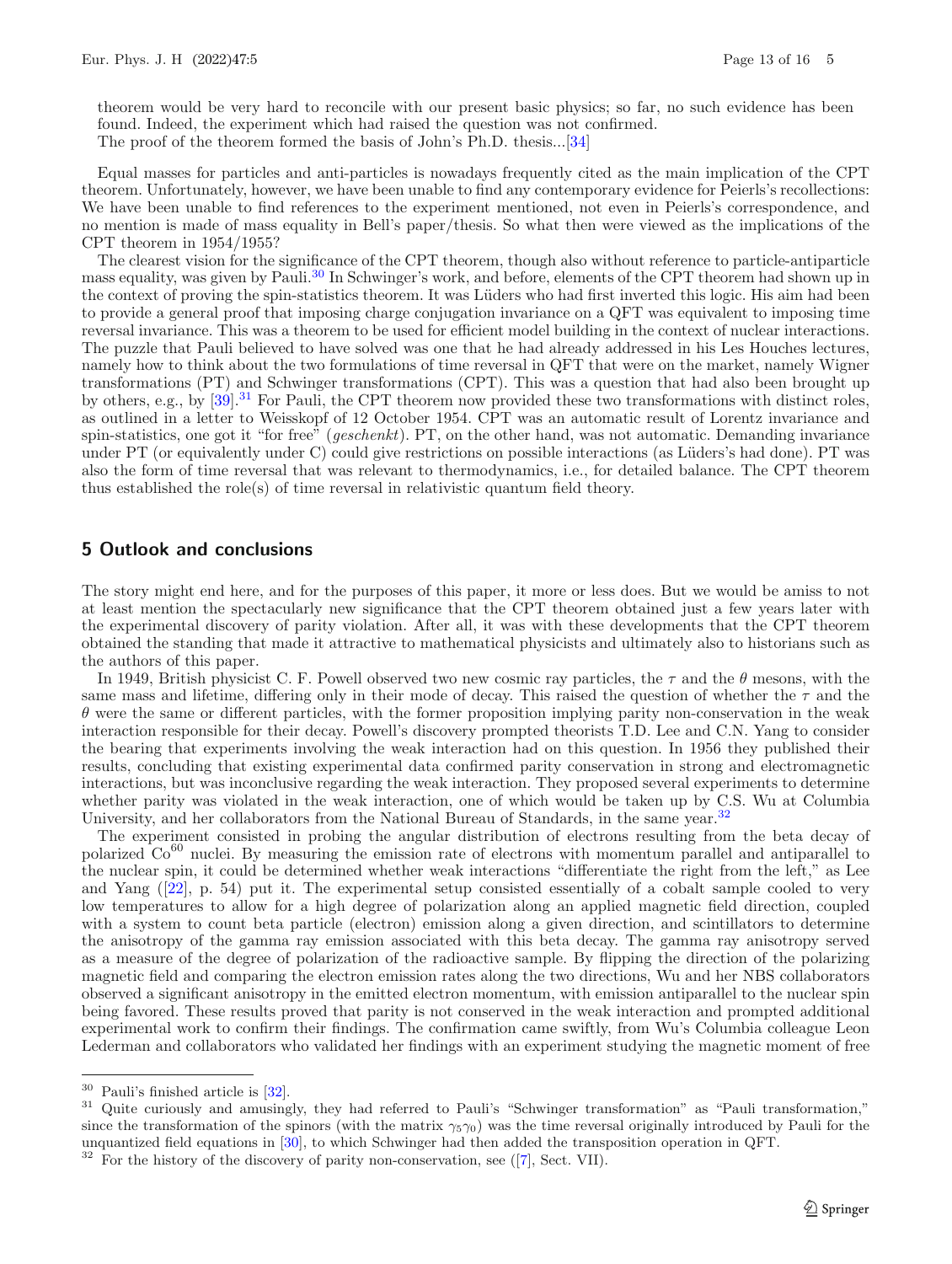muons, which had also been proposed by Lee and Yang as a way to determine parity (non)conservation. These findings came as a shock to many in the physics community, notably to Pauli who would go so far as to write an obituary to "our dear friend parity."[33](#page-13-0)

With parity violation, the CPT theorem really came into its own. From it one could infer that at least one other discrete symmetry, C or T, had to violated as well. There was already a viable proposal for a theoretical framework that combined the observed parity violation with a lack of charge conjugation invariance (which was of course much harder to observe, given a lack of cobalt anti-nuclei), the two-component neutrino theory, first proposed by Salam [\[36\]](#page-15-22). Using the CPT theorem, Pauli was then further able to conclude that, apart from CPT, CP and T remained the only intact discrete symmetries (Letter to Heisenberg, 19 January 1957).<sup>[34](#page-13-1)</sup> But he emphasized that "[w]hen I considered such formal possibilities in my paper in the Bohr-Festival Volume (1955), I did not think that this could have something to do with Nature. I considered it merely as a mathematical play..." (Letter to Wu of 19 January 1957). Soon after, Pauli received a preprint by Lee, Yang and Reinhard Oehme in which similar considerations were made. In the preprint, the authors appear to have referred to the theorem as the "Lüders–Pauli theorem," which got Pauli to thinking about a more adequate name. He pitched the name SLP theorem (Letter to Telegdi of 22 January 1957) for Schwinger–Lüders–Pauli to satisfy the American predilection for "strange abbreviations" and taking great joy in the fact that the "P" in this abbreviation did "*not* mean parity." Another option brought forward by Pauli was the more "objective" name "strong reflexion theorem" (letter to Weisskopf of 27 January 1957). In his letter to Yang (12 February 1957), Pauli then also suggested the name "CPT theorem" and this was the name that Yang, Lee, and Oehme ended up using in the published paper [\[21](#page-15-23)]. While the use of those three letters quickly caught on, there was quite some variety as to the order: Lüders (Lüders to Pauli, 6 February 1957) favored "TCP," which is the abbreviation for Tricresyl Phosphate, a gasoline additive heavily marketed by Shell in the 1950s ("A new day in fuel for the American motorist is here!", Life Magazine, 27 July 1953, p. 34). Res Jost, who was the first, already in 1957, to try and integrate the theorem into the emerging framework of axiomatic  $QFT$  ("the foundations of quantized field theory," as he referred to it) preferred CTP.<sup>[35](#page-13-2)</sup> As witnessed by the title of the 1964 axiomatic QFT textbook by Wightman and Streater already mentioned in the introduction, "PCT, Spin and Statistics, and All That," it took a while for physicists to agree on the canonical order first proposed by Pauli.

Within in a few months after the discovery of parity violation, the CPT theorem had been fully immersed in a new context. It was a theorem that needed a name of its own, it was deeply connected to the physics of the weak interactions, and it was being analyzed on a new level of mathematical rigor. Its physical implications were also being re-evaluated: Only now did the primary consequence of the CPT theorem come to be appreciated, namely, that particles and anti-particles necessarily had the same masses and lifetimes  $[21,26]$  $[21,26]$  $[21,26]$ .<sup>[36](#page-13-3)</sup> Already, it started to seem surprising in hindsight that Pauli had put all that work into deriving the CPT theorem two years *before* it became central to physics. When asked, Pauli dutifully sketched the story of Wigner, Schwinger and Lüders that we have reconstructed in this paper (Letter to Fierz of 24 January 1957). But he also reported of "parapsychological" dreams that he had when writing the paper for the Bohr volume.

For Pauli, his dreams were of central importance, and he discussed and interpreted them at great length in his correspondence with the psychiatrist C.G. Jung [\[28](#page-15-25)]. In 1957, Pauli recalled that he had had some significant dreams around the time of the establishment of the CPT theorem, dreams that centrally involved reflections, as he wrote to Jung on 22 March 1957:

Mr Fierz asked me the question what had given me the idea to work on the mathematics of reflections in 1954/55; there must have been a psychological background. I replied that I also found this highly probable. For one, the events within physics from 1952 (when I started working on reflections again) to 1956 gave no real occasion to focus on this particular subject. And I also remembered a very impressive dream, which occurred after completing my paper, which on a conscious level had seemed to me a very sober piece of work: *Dream of 27 November 1954*

<span id="page-13-0"></span><sup>33</sup> The entire Pauli correspondence on parity violation in early 1957 is reproduced in von Meyenn, [\[44\]](#page-15-26).

<span id="page-13-1"></span> $34$  Of course, CP violation was experimentally detected a few years later [\[13](#page-14-17)], leaving CPT as the only universally conserved discrete symmetry in particle physics.

<span id="page-13-2"></span><sup>35</sup> The essential mathematical shift in Jost's paper was from the symmetries of Lagrangians/Hamiltonians—which had been, as we have seen, the main question for everyone from Belinfante to Bell—to the invariance of vacuum expectations values for products of field operators, which were the central mathematical objects of contemporary axiomatic quantum field theory [\[47\]](#page-15-27).

<span id="page-13-3"></span><sup>&</sup>lt;sup>36</sup> We already mentioned earlier that there is no indication that John Bell had already identified mass equality as the primary empirical implication of the CPT theorem. Pauli, in a letter to Yang and Lee of 18 February 1957, credits Arthur Wightman with this insight. In a letter from Wightman to Yang (2 February 1957, CN Yang Archives, Chinese University of Hong Kong), Wightman does speak about empirical tests of the CPT theorem, but only gives the rather involved example of differences between muons and anti-muons as regards the spin correlations among their decay products.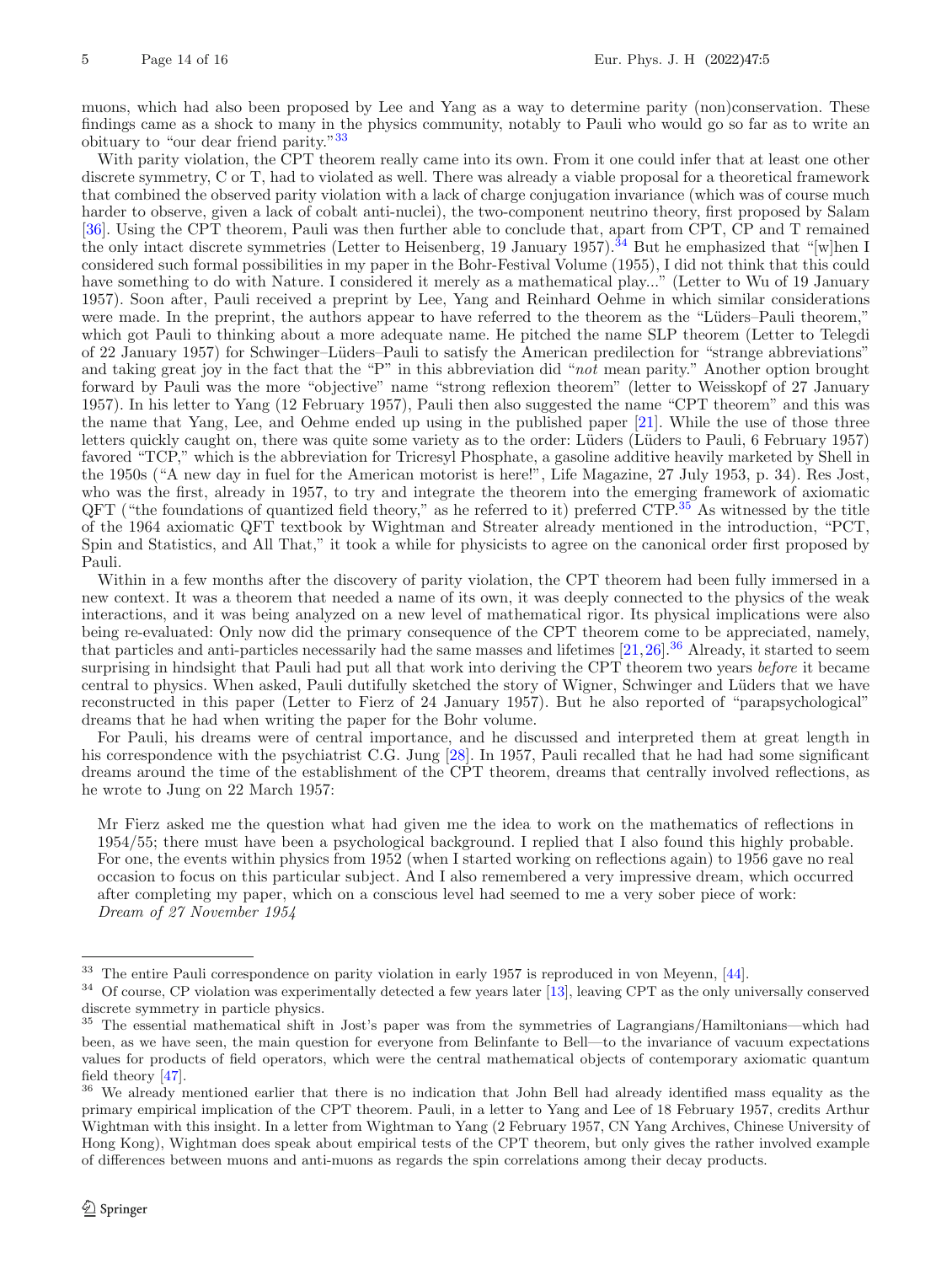I am with the "dark woman" in a room where experiments are being conducted. These experiments consist in the appearance of "reflexes." The other people in the room think the reflexes are "real objects", while the dark woman and I know that they are "just reflections." This creates a secret, which separates us from the other people. This secret fills us with *fear*.

Later, the dark woman and I go down a steep mountain by ourselves.

This was preceded by dreams with a connection to biology; afterward (January 1955) there followed a dream in which "the Chinese woman" had a child, $37$  but "the people" did not want to acknowledge it.

Pauli concluded that he had a "mirror complex," which he did not yet fully understand, but which he believed had subconsciously motivated him to pursue the CPT theorem before it became relevant to physics. He spent the last year of his life intensively exploring this mirror complex (cf. ([\[6\]](#page-14-19), pp. 40–41)), but without resolving it, leaving an element of mystery in the story of the genesis of the CPT theorem.

**Funding** Open Access funding enabled and organized by Projekt DEAL.

**Open Access** This article is licensed under a Creative Commons Attribution 4.0 International License, which permits use, sharing, adaptation, distribution and reproduction in any medium or format, as long as you give appropriate credit to the original author(s) and the source, provide a link to the Creative Commons licence, and indicate if changes were made. The images or other third party material in this article are included in the article's Creative Commons licence, unless indicated otherwise in a credit line to the material. If material is not included in the article's Creative Commons licence and your intended use is not permitted by statutory regulation or exceeds the permitted use, you will need to obtain permission directly from the copyright holder. To view a copy of this licence, visit [http://creativecommons.org/licenses/by/4.0/.](http://creativecommons.org/licenses/by/4.0/)

# **References**

- <span id="page-14-20"></span>1. Atmanspacher, H. and H. Primas (Eds.) (2009). *Recasting Reality: Wolfgang Pauli's Philosophical Ideas and Contemporary Science*. Springer.
- <span id="page-14-3"></span>2. Belinfante, F. J. (1939). *Theory of Heavy Quanta*. Ph. D. thesis, University of Leiden.
- <span id="page-14-15"></span>3. Bell, J. S. (1955). Time reversal in field theory. *Proceedings of the Royal Society of London. Series A, Mathematical and Physical Sciences 231* (1187), 479–495.
- <span id="page-14-1"></span>4. Blum, A. S. (2014). From the necessary to the possible: the genesis of the spin-statistics theorem. *European Physical Journal H 39*, 543–574.
- <span id="page-14-13"></span>5. Blum, A. S. (2017). The state is not abolished, it withers away: How quantum field theory became a theory of scattering. *Studies in History and Philosophy of Modern Physics 60*, 46–80.
- <span id="page-14-19"></span>6. Blum, A. S. (2019). *Heisenberg's 1958 Weltformel and the roots of post-empirical physics*. Springer.
- <span id="page-14-16"></span>7. Brown, L. M., M. Dresden, and L. Hoddeson (Eds.) (1989). *Pions to Quarks: Particle physics in the 1950s*. Cambridge: Cambridge University Press.
- <span id="page-14-12"></span>8. Coester, F. (1951). Principle of detailed balance. *Physical Review 84*, 1259.
- <span id="page-14-6"></span>9. Dresden, M. (1987). *H. A. Kramers*. New York: Springer.
- <span id="page-14-2"></span>10. Duck, I. and E. Sudarshan (1997). *Pauli and the Spin-Statistics Theorem*. Singapore: World Scientific.
- <span id="page-14-9"></span>11. Einstein, A. (1916). Strahlungs-Emission und -Absorption nach der Quantentheorie. *Deutsche Physikalische Gesellschaft, Verhandlungen 18*, 318–323.
- <span id="page-14-10"></span>12. Einstein, A. (1917). Zur Quantentheorie der Strahlung. *Physikalische Zeitschrift 18*, 121–128.
- <span id="page-14-17"></span>13. Franklin, A. (1983). The discovery and acceptance of CP violation. *Historical Studies in the Physical Sciences 13* (2), 207–238.
- <span id="page-14-14"></span>14. Gerhart Lüders, R. Oehme, and W. E. Thirring (1952). π-Mesonen und quantisierte Feldtheorien. *Zeitschrift für Naturforschung A 7* (3-4), 213–234.
- <span id="page-14-8"></span>15. Gorban, A. (2014). Detailed balance in micro- and macrokinetics and micro-distinguishability of macro-processes. *Results in Physics 4*, 142–147.
- <span id="page-14-11"></span>16. Hamilton, J. and H. Peng (1944). On the production of mesons by light quanta and related processes. *Proceedings of the Royal Irish Academy. Section A: Mathematical and Physical Sciences 49*, 197–224.
- <span id="page-14-4"></span>17. Hermann, A., K. von Meyenn, and V. F. Weisskopf (Eds.) (1985). *Wolfgang Pauli : Wissenschaftlicher Briefwechsel mit Bohr, Einstein, Heisenberg u.a.*, Volume II: 1930-1939. New York: Springer.

<span id="page-14-0"></span>18. Jost, R. (1957). Eine Bemerkung zum CTP-Theorem. *Helvetica Physica Acta 30* (V), 409–416.

- <span id="page-14-5"></span>19. Kramers, H. A. (1937). The use of charge-conjugated wave-functions in the hole-theory of the electron. *Proceedings of the Royal Academy of Amsterdam 40*, 814–823.
- <span id="page-14-7"></span>20. Lee, S. (Ed.) (2009). *Sir Rudolf Peierls: selected private and scientific correspondence*, Volume 2. New Jersey: World Scientific.

<span id="page-14-18"></span><sup>&</sup>lt;sup>37</sup> The "Chinese woman" or "dark woman" was a recurring characters in Pauli's dreams (Letter to Jung of 27 February 1953), whom he interpreted as the "holistic unity of psyche and physis" and thus of great relevance to the problem of psycho-physical dualism, Pauli's primary philosophical interest in his last years [\[1\]](#page-14-20).